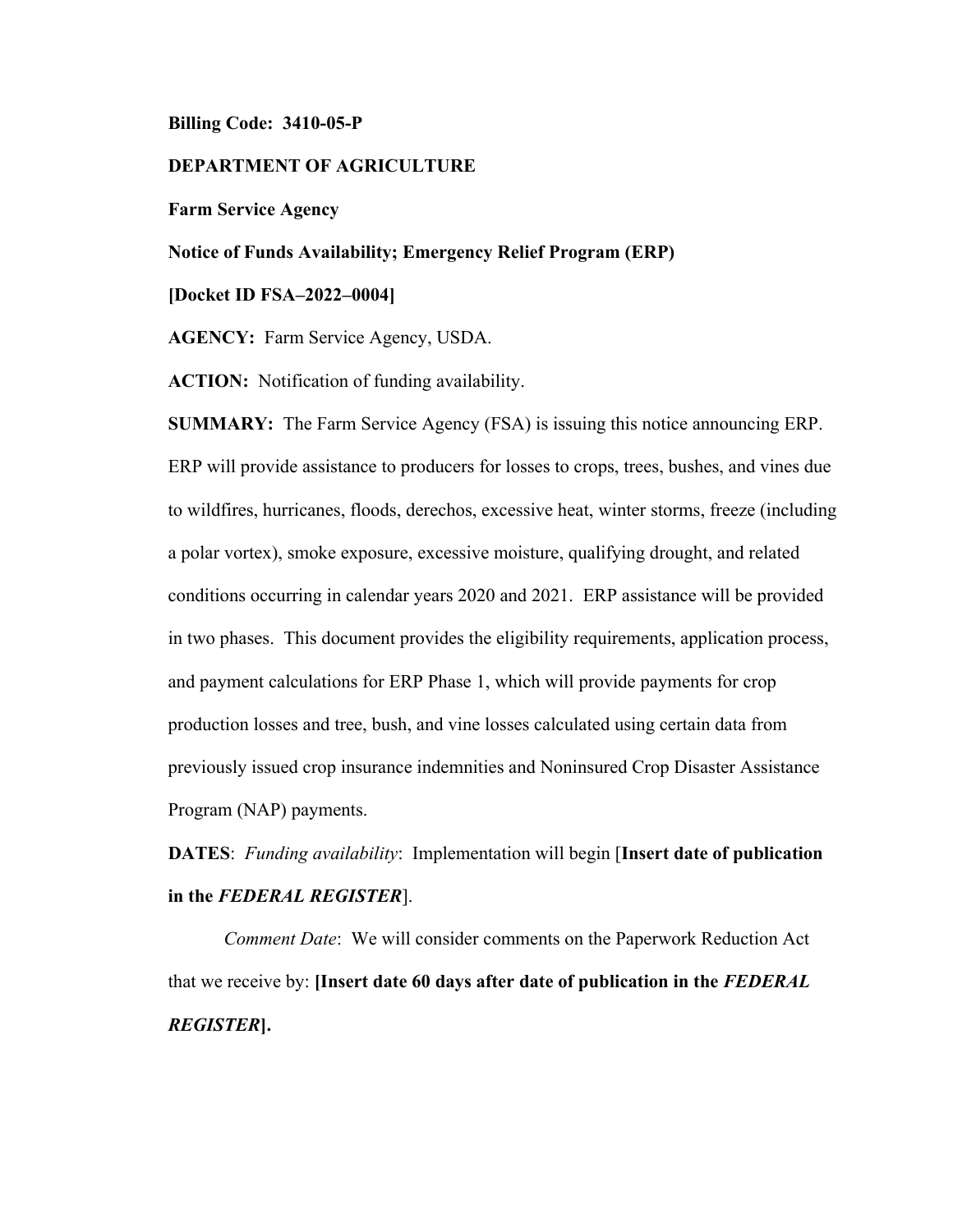**ADDRESSES**: We invite you to submit comments on the information collection request. You may submit comments by any of the following methods, although FSA prefers that you submit comments electronically through the Federal eRulemaking Portal:

• *Federal eRulemaking Portal*: Go to http://www.regulations.gov and search for Docket ID FSA–2022–0004. Follow the online instructions for submitting comments.

• *Mail, Hand-Delivery, or Courier*: Director, Safety Net Division, FSA, USDA, 1400 Independence Avenue SW, Stop 0510, Washington, DC 20250-0522. In your comment, specify the docket ID FSA-2022-0004.

All comments will be posted without change and publicly available on http://www.regulations.gov.

**FOR FURTHER INFORMATION CONTACT:** Tona Huggins; telephone: (202) 720–6825; email: tona.huggins@usda.gov. Persons with disabilities who require alternative means for communication should contact the USDA Target Center at (202) 720–2600 (voice) or (844) 433–2774 (toll-free nationwide).

## **SUPPLEMENTARY INFORMATION:**

### **Background**

Division B, Title I, of the Extending Government Funding and Delivering Emergency Assistance Act (Pub. L. 117-43) provides \$10 billion for necessary expenses related to losses of:

- Crops;
- Trees;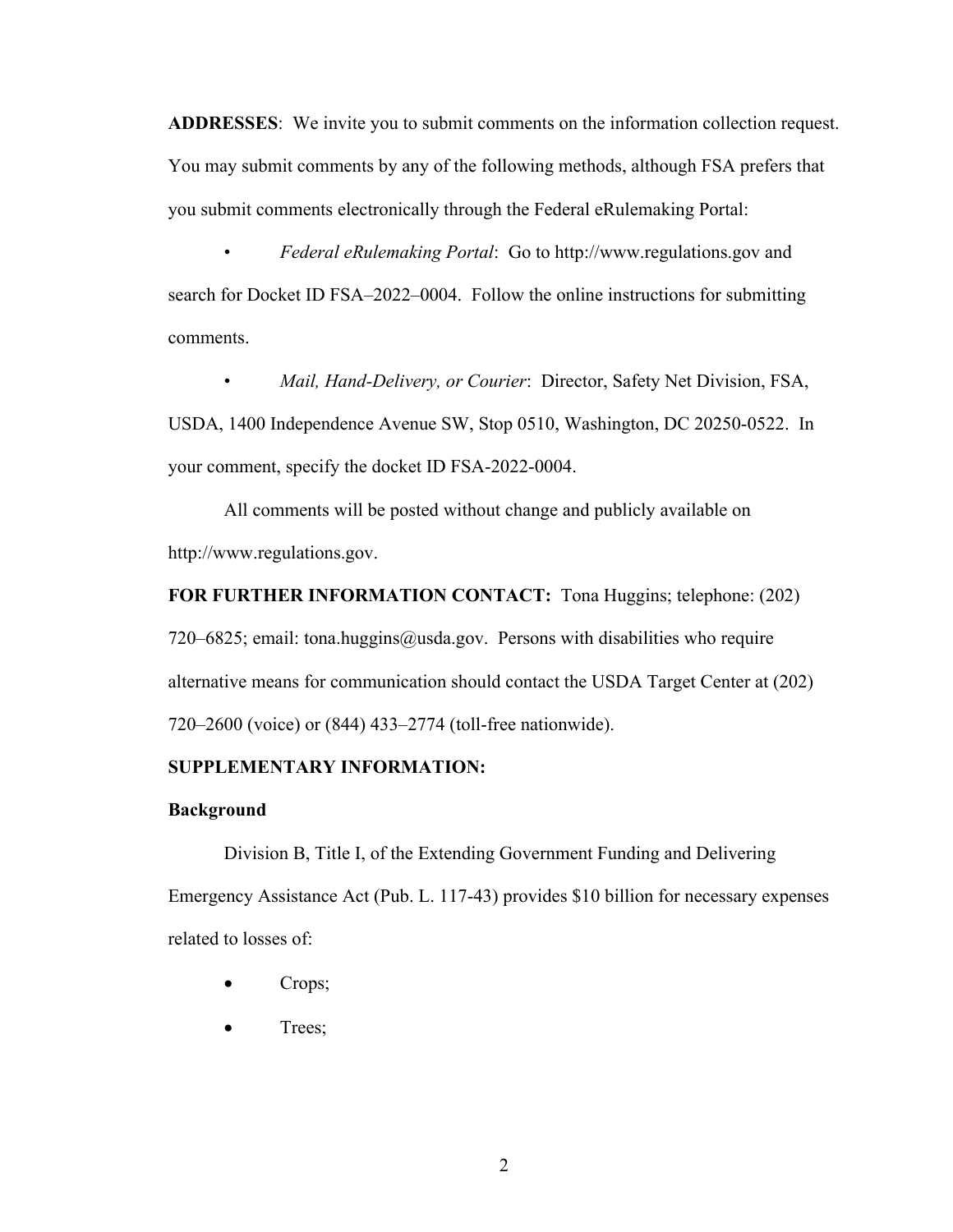- Bushes; and
- Vines.

To be eligible for assistance, the loss must be a consequence of one of the following qualifying disaster events occurring in the 2020 or 2021 calendar years:

- Droughts;
- Wildfires;
- Hurricanes;
- Floods;
- Derechos;
- Excessive heat;
- Winter storms;
- Freeze, including a polar vortex;
- Smoke exposure; and
- Excessive moisture.

Losses due to drought are only eligible for assistance if any area within the county in which the loss occurred was rated by the U.S. Drought Monitor as having a D2 (severe drought) for eight consecutive weeks or a D3 (extreme drought) or higher level of drought intensity.

FSA is using the funding to assist producers who suffered eligible losses through several programs.<sup>[1](#page-2-0)</sup> In this document, FSA is announcing ERP, which will assist

<span id="page-2-0"></span><sup>&</sup>lt;sup>1</sup>FSA previously announced ELRP on April 4, 2022 (87 FR 19465-19470). The Milk Loss Program and On-Farm Stored Commodity Loss Program will be announced in a future rule. These programs and ERP have the same funding source.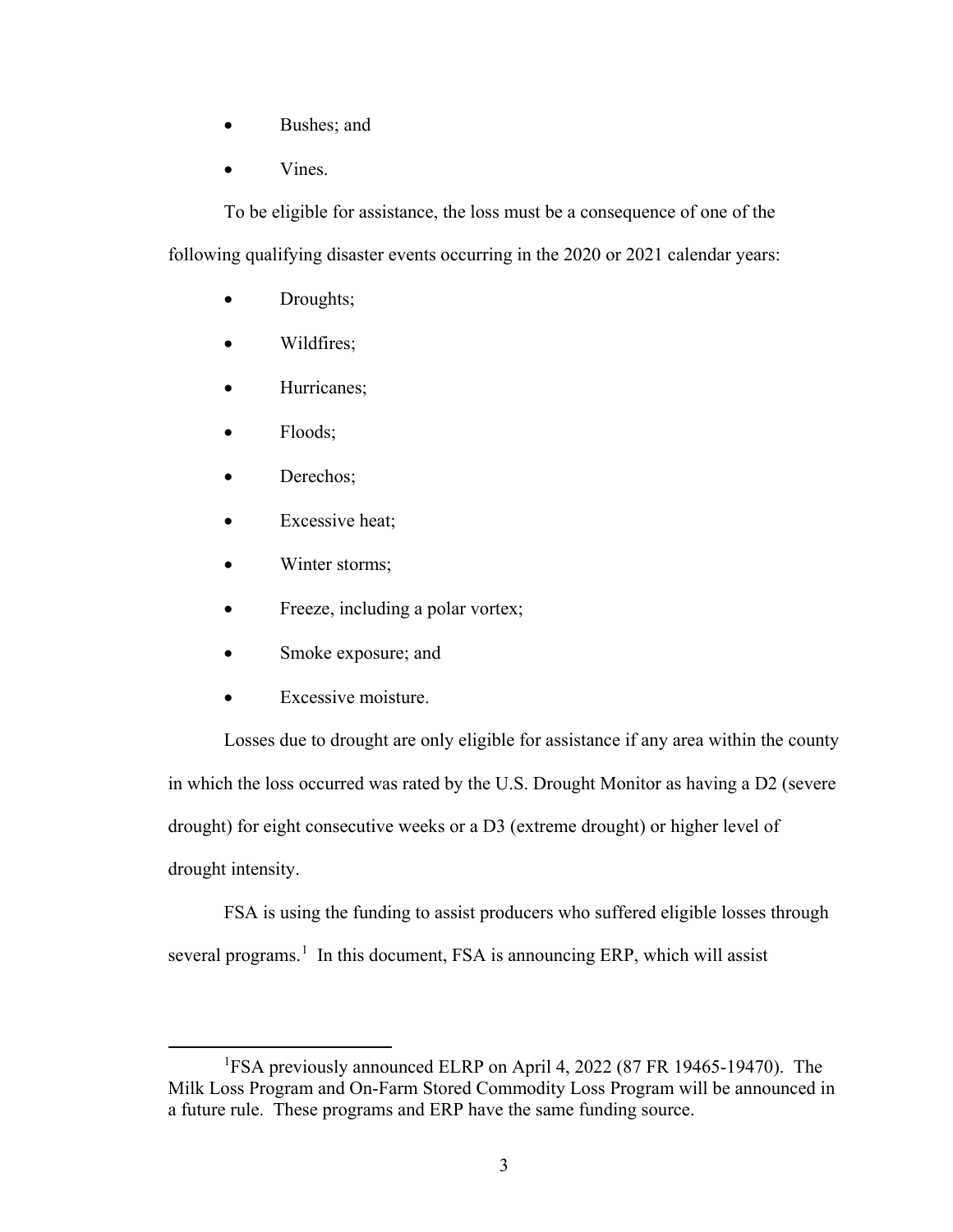producers who suffered losses of crops, trees, bushes, or vines due to qualifying disaster events. FSA will administer ERP in two phases:

- ERP Phase 1 will use a streamlined process with pre-filled application forms. It will provide payments for crop production losses and tree, bush, and vine losses in certain situations where data are already on file with FSA or the Risk Management Agency (RMA), as a result of the producer previously receiving a NAP payment or a crop insurance indemnity under certain crop insurance policies. This document provides the eligibility requirements, application process, and payment calculations for ERP Phase 1.
- ERP Phase 2 will provide payments for other eligible losses through a more traditional application process during which eligible producers will provide all data required to calculate a payment. FSA will announce ERP Phase 2 provisions and application period in a future *Federal Register* document.

# **Definitions**

The definitions in 7 CFR parts 718 and 1400 apply to ERP, except as otherwise provided in this document. The following definitions also apply.

*Administrative fee* means the amount an insured paid for catastrophic risk protection, and additional coverage for each crop year as specified in the applicable crop insurance policy.

*Average adjusted gross farm income* means the average of the portion of the person or legal entity's adjusted gross income derived from farming, ranching, or forestry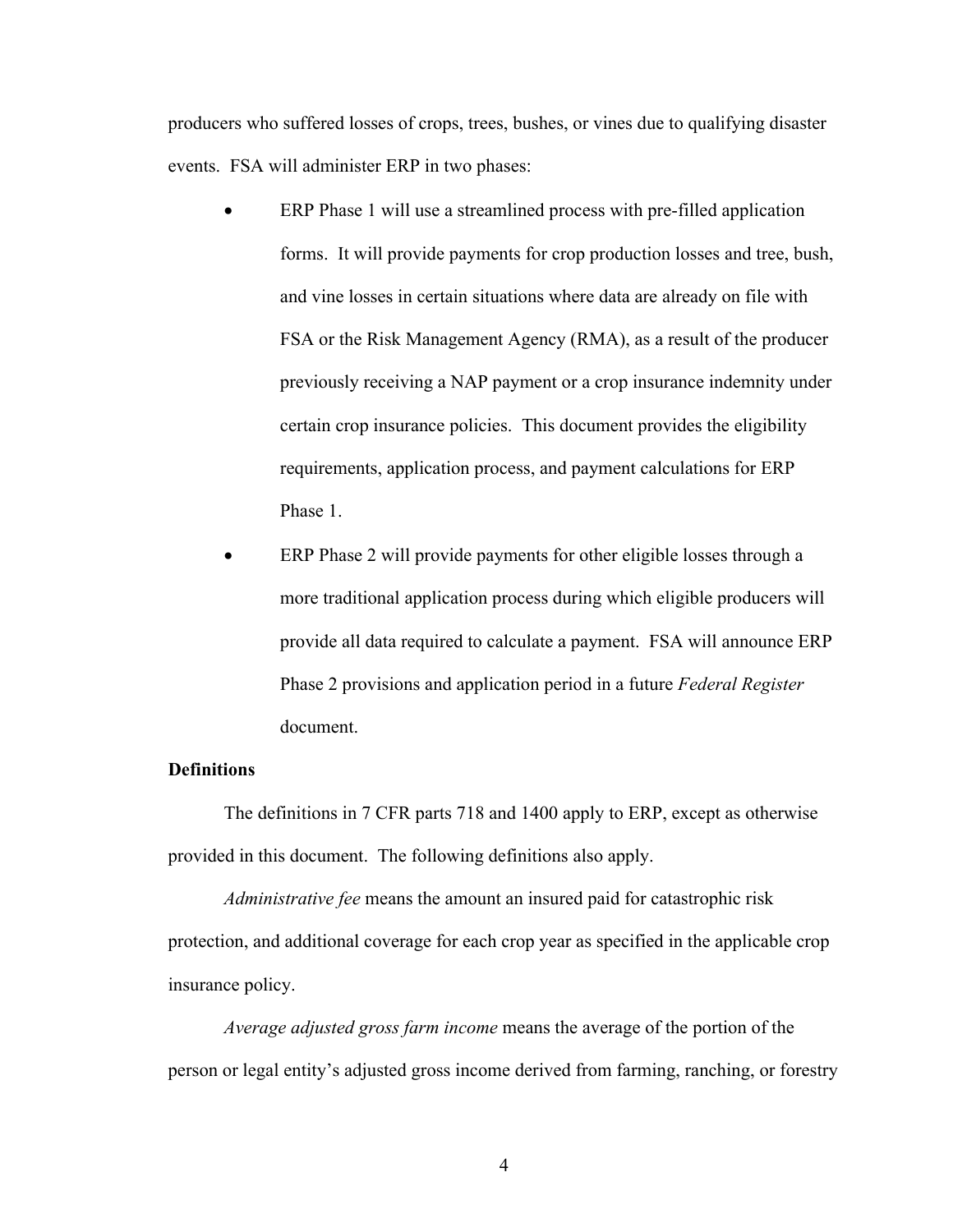operations for the 3 taxable years preceding the most immediately preceding complete taxable year. The relevant tax years are:

(1) For the 2020 program year, 2016, 2017, and 2018;

(2) For the 2021 program year, 2017, 2018, and 2019; and

(3) For the 2022 program year, [2](#page-4-0) 2018, 2019, and 2020.

*Average adjusted gross income* means the average of the adjusted gross income as defined under 26 U.S.C. 62 or comparable measure of the person or legal entity. The relevant tax years are:

(1) For the 2020 program year, 2016, 2017, and 2018;

(2) For the 2021 program year, 2017, 2018, and 2019; and

(3) For the 2022 program year, 2018, 2019, and 2020.

*Beginning farmer or rancher* means a farmer or rancher who has not operated a farm or ranch for more than 10 years and who materially and substantially participates in the operation. For a legal entity to be considered a beginning farmer or rancher, at least 50 percent of the interest must be beginning farmers or ranchers.

*Bush* means a low, branching, woody plant, from which at maturity of the bush, an annual fruit or vegetable crop is produced for commercial market for human consumption, such as a blueberry bush. The definition does not cover nursery stock or plants that produce a bush after the normal crop is harvested.

*Buy-up NAP coverage* means NAP coverage at a payment amount that is equal to an indemnity amount calculated for buy-up coverage computed under section 508(c) or

<span id="page-4-0"></span><sup>&</sup>lt;sup>2</sup>The 2022 crop year is included because a qualifying disaster event occurring in the 2021 calendar year may have caused a loss of a crop during the 2022 crop year, based on how "crop year" is defined in the applicable crop insurance policy or NAP provisions.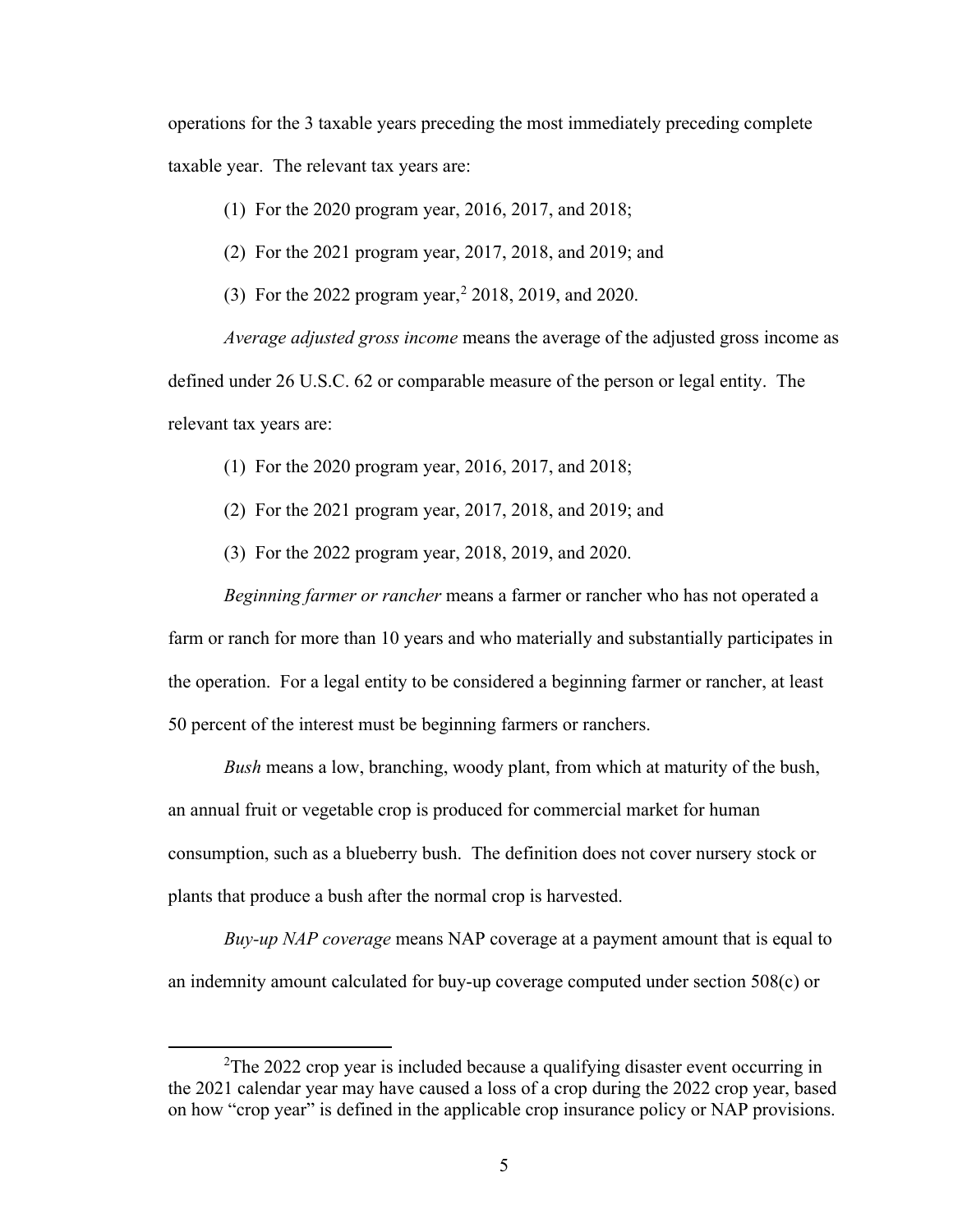(h) of the Federal Crop Insurance Act and equal to the amount that the buy-up coverage yield for the crop exceeds the actual yield for the crop.

*Catastrophic coverage* has the same meaning as in 7 CFR 1437.3.

*Coverage level* means the percentage determined by multiplying the elected yield percentage under a crop insurance policy or NAP coverage by the elected price percentage.

*Crop insurance* means an insurance policy reinsured by the Federal Crop Insurance Corporation under the provisions of the Federal Crop Insurance Act, as amended. It does not include private plans of insurance.

*Crop insurance indemnity* means the payment to a participant for crop losses covered under crop insurance administered by RMA in accordance with the Federal Crop Insurance Act (7 U.S.C. 1501-1524).

*Crop year* means:

(1) For insured crops, trees, bushes, and vines, the crop year as defined according to the applicable crop insurance policy; and

(2) For NAP-covered crops, the crop year as defined in 7 CFR 1437.3.

*Deputy Administrator* means the FSA Deputy Administrator for Farm Programs.

*FCIC* means the Federal Crop Insurance Corporation, a wholly owned

Government Corporation of USDA, administered by RMA.

*Historically underserved farmer or rancher* means a beginning farmer or rancher, limited resource farmer or rancher, socially disadvantaged farmer or rancher, or veteran farmer or rancher.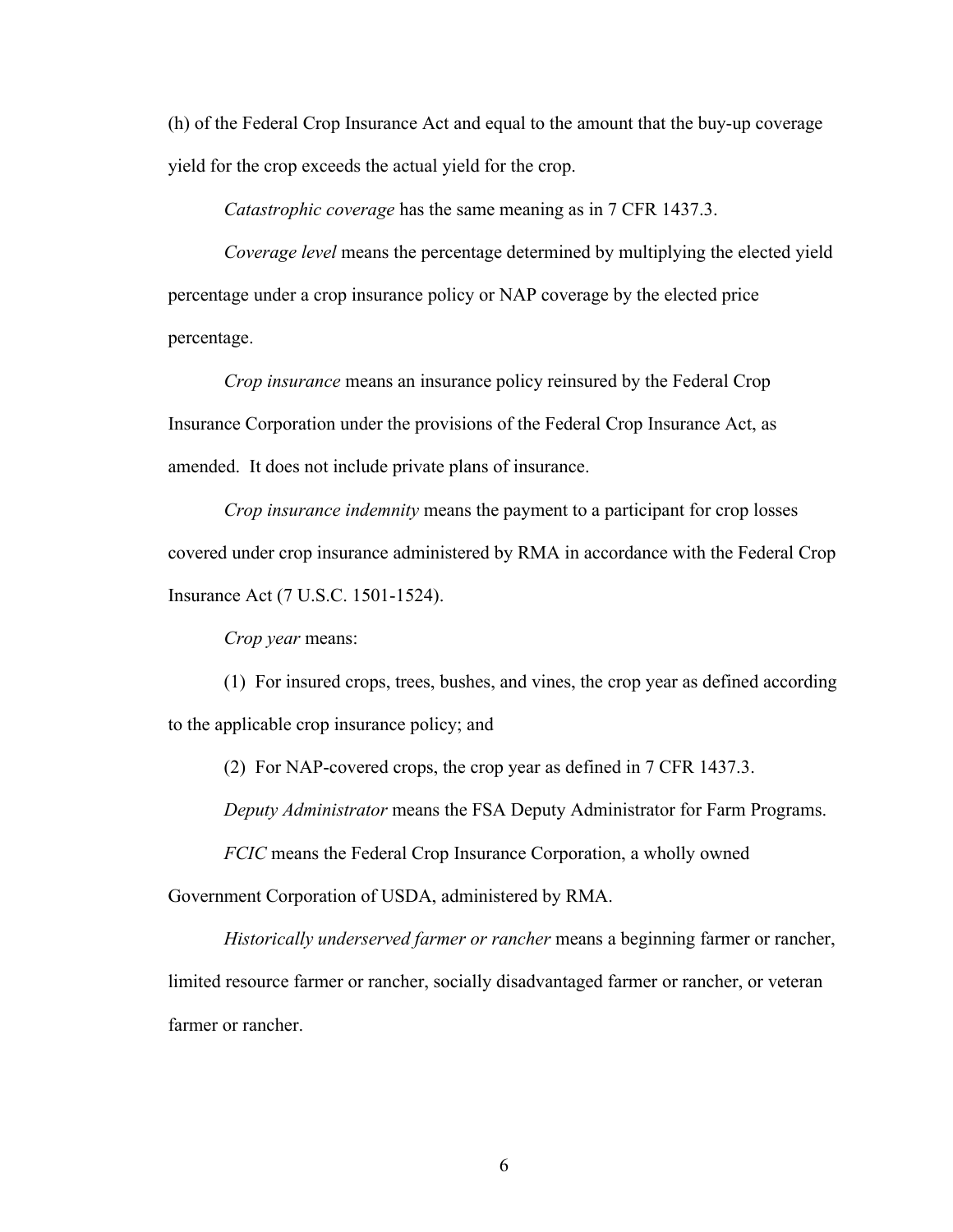*Income derived from farming, ranching, and forestry operations means income of* an individual or entity derived from:

(1) Production of crops, specialty crops, and unfinished raw forestry products;

(2) Production of livestock, aquaculture products used for food, honeybees, and products derived from livestock;

(3) Production of farm-based renewable energy;

(4) Selling (including the sale of easements and development rights) of farm,

ranch, and forestry land, water or hunting rights, or environmental benefits;

(5) Rental or lease of land or equipment used for farming, ranching, or forestry operations, including water or hunting rights;

(6) Processing, packing, storing, and transportation of farm, ranch, forestry

commodities including renewable energy;

(7) Feeding, rearing, or finishing of livestock;

(8) Payments of benefits, including benefits from risk management practices,

crop insurance indemnities, and catastrophic risk protection plans;

(9) Sale of land that has been used for agricultural purposes;

(10) Payments and benefits authorized under any program made available and applicable to payment eligibility and payment limitation rules;

(11) Income reported on Internal Revenue Service (IRS) Schedule F or other schedule used by the person or legal entity to report income from such operations to the IRS;

(12) Wages or dividends received from a closely held corporation, and Interest Charge Domestic International Sales Corporation (IC-DISC) or legal entity comprised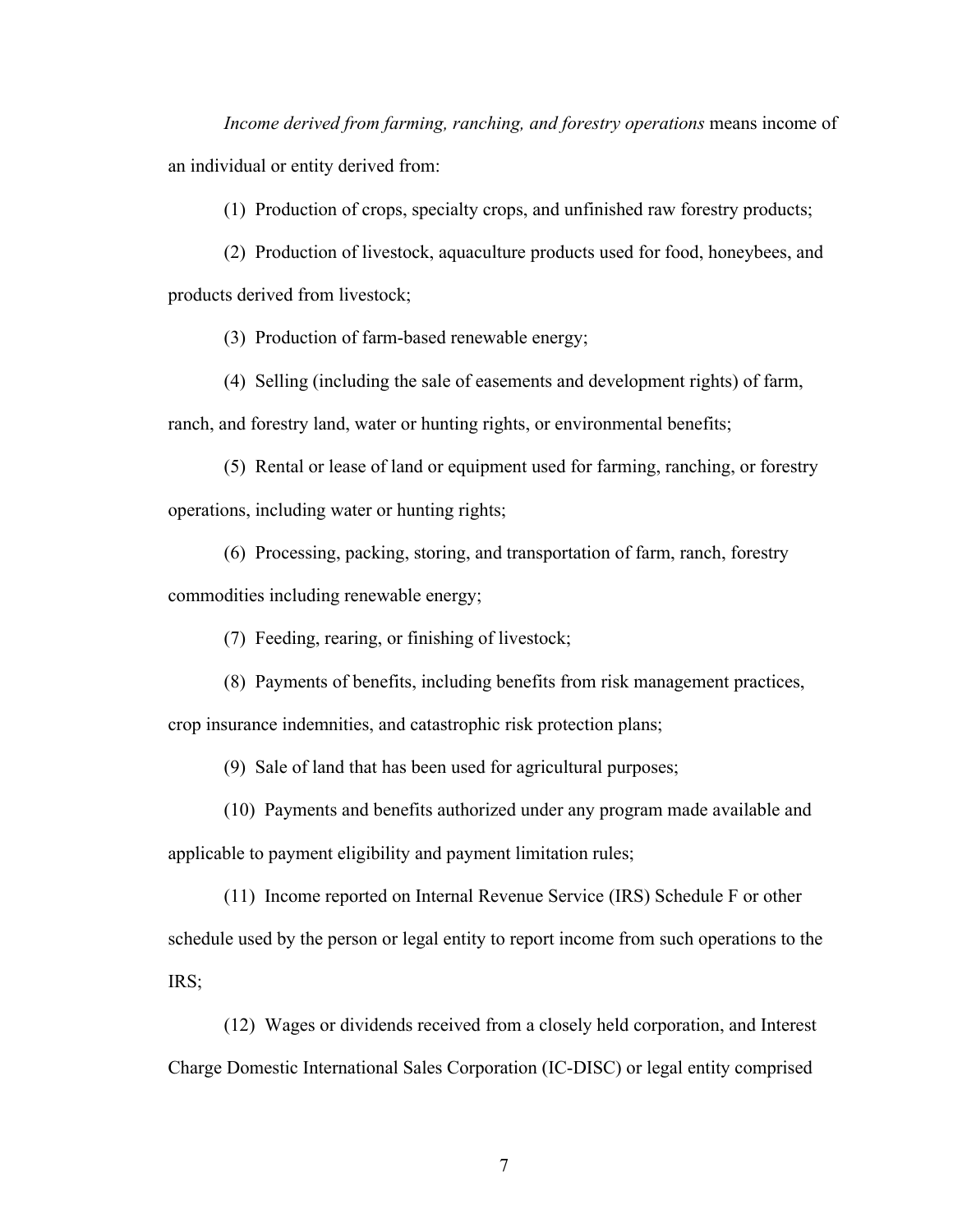entirely of family members when more than 50 percent of the legal entity's gross receipts for each tax year are derived from farming, ranching, or forestry activities as defined in this document; and

(13) Any other activity related to farming, ranching, and forestry, as determined by the Deputy Administrator.

*Limited resource farmer or rancher* means a farmer or rancher who is both of the following:

(1) A person whose direct or indirect gross farm sales, based on 2 years, did not exceed:

(a) \$180,300 in each of the 2017 and 2018 calendar years for the 2020 program year;

(b) \$179,000 in each of the 2018 and 2019 calendar years for the 2021 program year; or

(c) \$189,200 in each of the 2019 and 2020 calendar years for the 2022 program year; and

(2) A person whose total household income was at or below the national poverty level for a family of four in each of the same two previous calendar years referenced in paragraph (1) of this definition. Limited resource farmer or rancher status can be determined using a website available through the Limited Resource Farmer and Rancher Online Self Determination Tool through National Resource and Conservation Service at https://lrftool.sc.egov.usda.gov.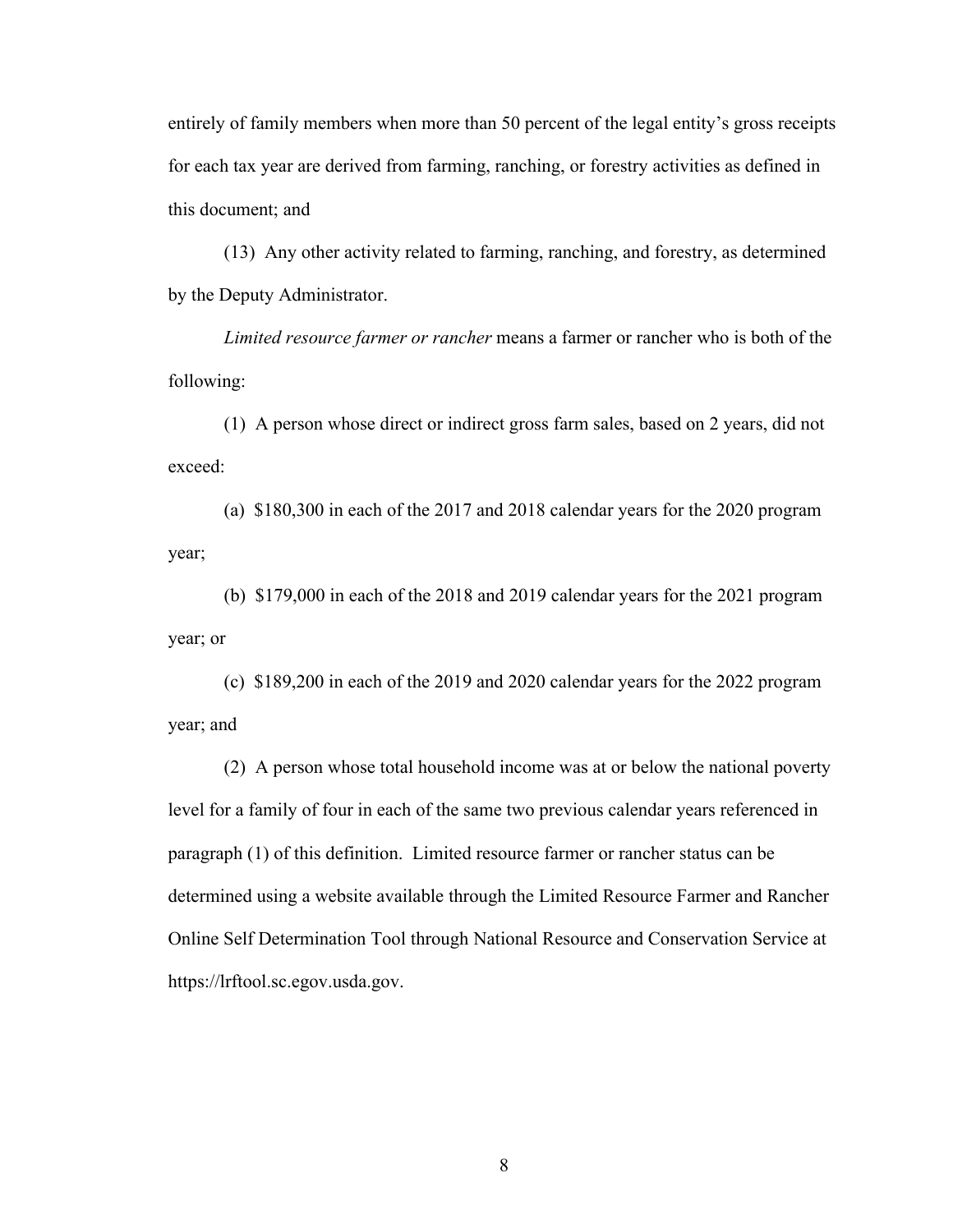For an entity to be considered a limited resource farmer or rancher, all members who hold an ownership interest in the entity must meet the criteria in paragraphs (1) and (2) of this definition.

*NAP* means the Noninsured Crop Disaster Assistance Program, which is authorized by section 196 of the Federal Agriculture Improvement and Reform Act of 1996 (7 U.S.C. 7333) and regulations in 7 CFR part 1437.

*NAP service fee* means the fee the producer paid to obtain NAP coverage specified in 7 CFR 1437.7.

*Ownership interest* means to have either a legal ownership interest or a beneficial ownership interest in a legal entity. For the purposes of administering ERP, a person or legal entity that owns a share or stock in a legal entity that is a corporation, limited liability company, limited partnership, or similar type entity where members hold a legal ownership interest and shares in the profits or losses of such entity is considered to have an ownership interest in such legal entity. A person or legal entity that is a beneficiary of a trust or heir of an estate who benefits from the profits or losses of such entity is considered to have a beneficial ownership interest in such legal entity.

*Premium* means the premium paid by the producer for crop insurance coverage or NAP buy-up coverage levels.

*Program year* means the crop year.

*Qualifying disaster event* means wildfires, hurricanes, floods, derechos, excessive heat, winter storms, freeze (including a polar vortex), smoke exposure, excessive moisture, qualifying drought, and related conditions.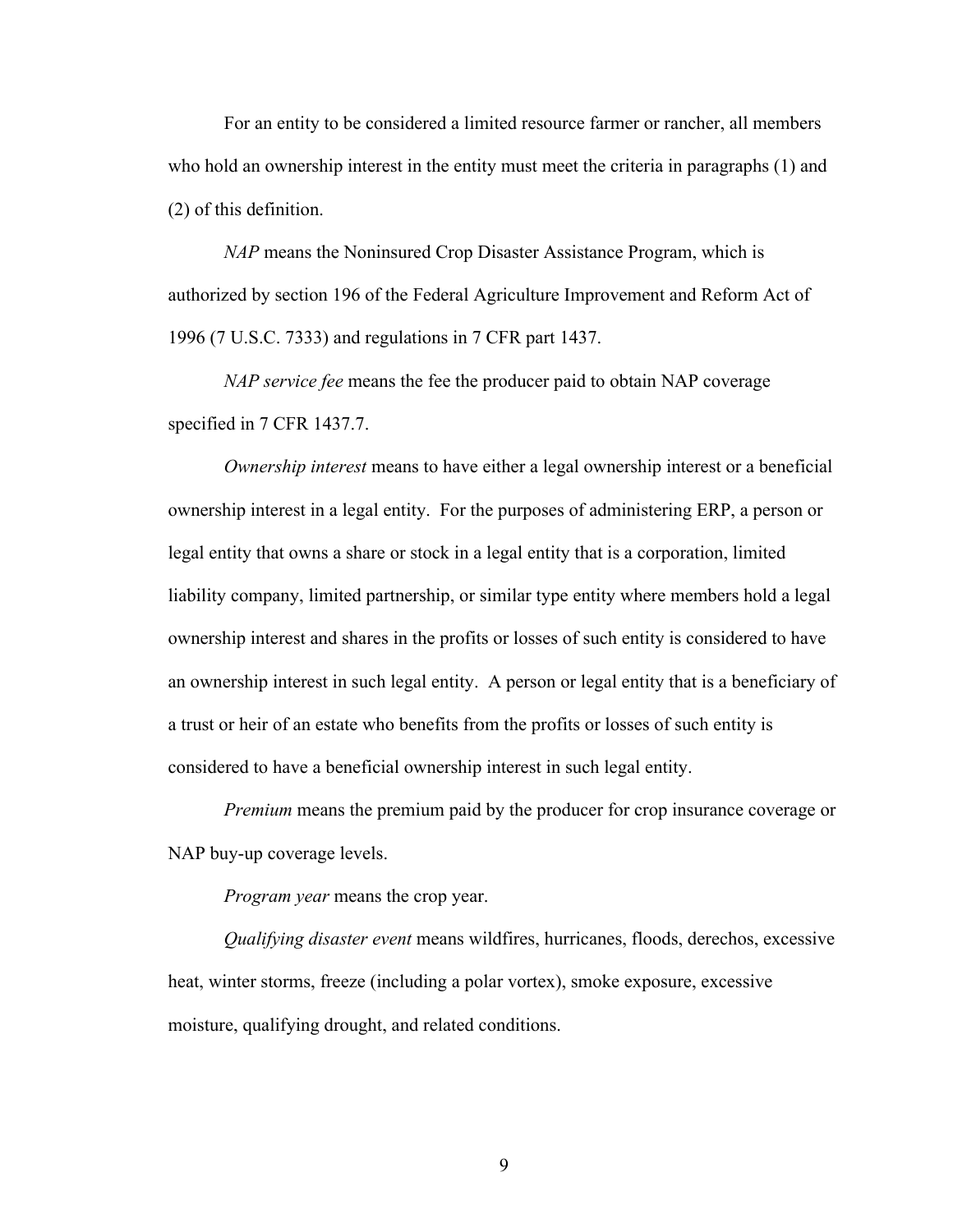*Qualifying drought* means an area within the county was rated by the U.S. Drought Monitor as having a drought intensity of D2 (severe drought) for eight consecutive weeks or D3 (extreme drought) or higher level for any period of time during the applicable calendar year.

*Related condition* means damaging weather and adverse natural occurrences that occurred concurrently with and as a direct result of a specified qualifying disaster event. Related conditions include, but are not limited to:

- Excessive wind that occurred as a direct result of a derecho;
- Silt and debris that occurred as a direct and proximate result of flooding;
- Excessive wind, storm surges, tornados, tropical storms, and tropical depressions that occurred as a direct result of a hurricane; and
- Excessive wind and blizzards that occurred as a direct result of a winter storm.

*Socially disadvantaged farmer or rancher* means a farmer or rancher who is a member of a group whose members have been subjected to racial, ethnic, or gender prejudice because of their identity as members of a group without regard to their individual qualities. For entities, at least 50 percent of the ownership interest must be held by individuals who are members of such a group. Socially disadvantaged groups include the following and no others unless approved in writing by the Deputy Administrator:

- (1) American Indians or Alaskan Natives;
- (2) Asians or Asian-Americans;
- (3) Blacks or African Americans;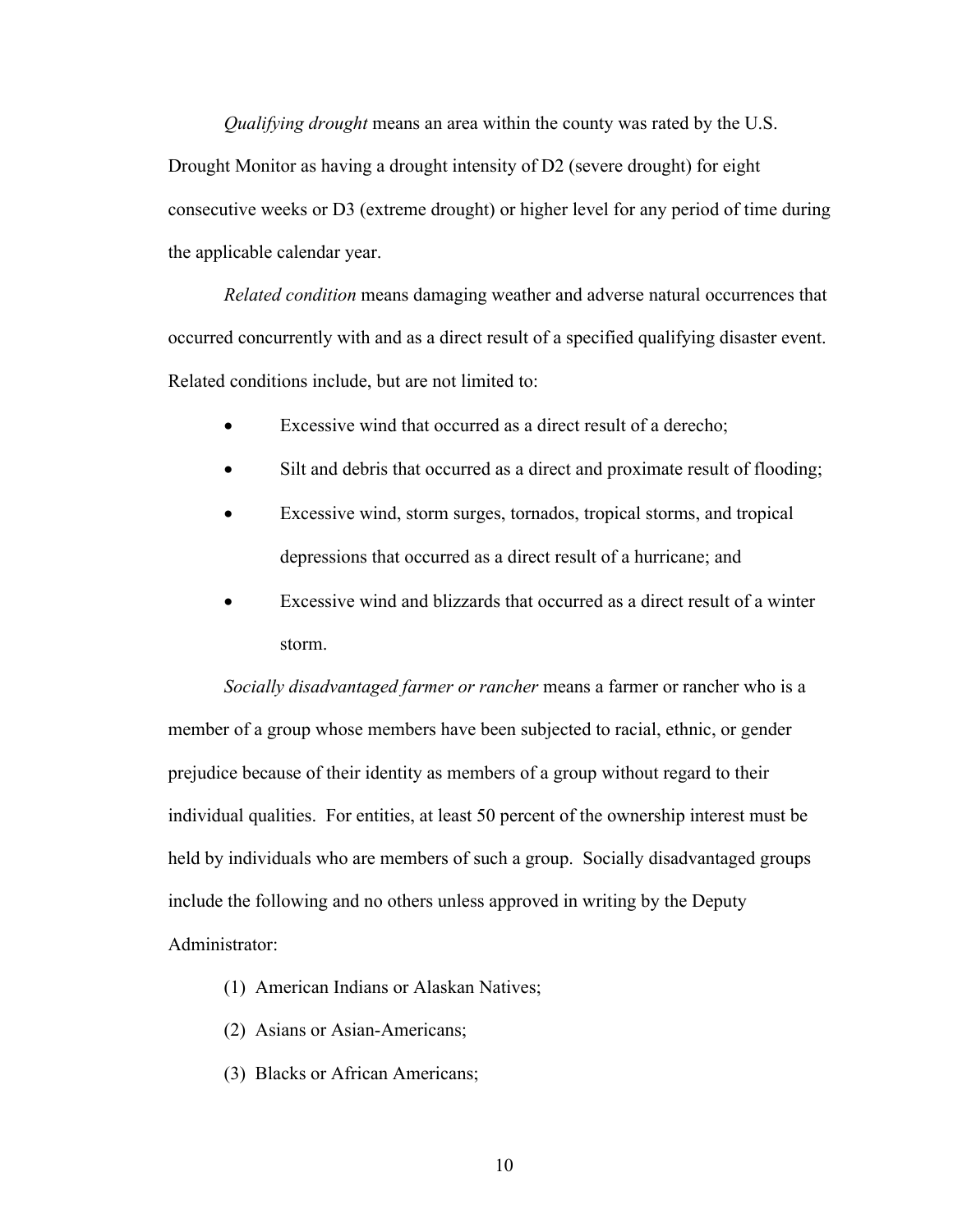- (4) Hispanics or Hispanic Americans;
- (5) Native Hawaiians or other Pacific Islanders; and
- (6) Women.

*Specialty crops* means fruits, tree nuts, vegetables, culinary herbs and spices, medicinal plants, and nursery, floriculture, and horticulture crops. This includes common specialty crops identified by USDA's Agricultural Marketing Service at https://www.ams.usda.gov/services/grants/scbgp/specialty-crop and other crops as designated by the Deputy Administrator.

*Substantial beneficial interest (SBI)* has the same meaning as specified in the applicable crop insurance policy. For the purposes of ERP Phase 1, Federal crop insurance records for "transfer of coverage, right to indemnity" are considered the same as SBIs.

*Tree* means a tall, woody plant having comparatively great height, and a single trunk from which an annual crop is produced for commercial market for human consumption, such as a maple tree for syrup, or papaya or orchard tree for fruit. It includes immature trees that are intended for commercial purposes. Nursery stock, banana and plantain plants, and trees used for pulp or timber are not considered eligible trees.

*Unit* means the unit structure as defined under the applicable crop insurance policy for insured crops or in 7 CFR 1437.9 for NAP-covered crops.

*USDA* means the U.S. Department of Agriculture.

*U.S. Drought Monitor* means the system for classifying drought severity according to a range of abnormally dry to exceptional drought. It is a collaborative effort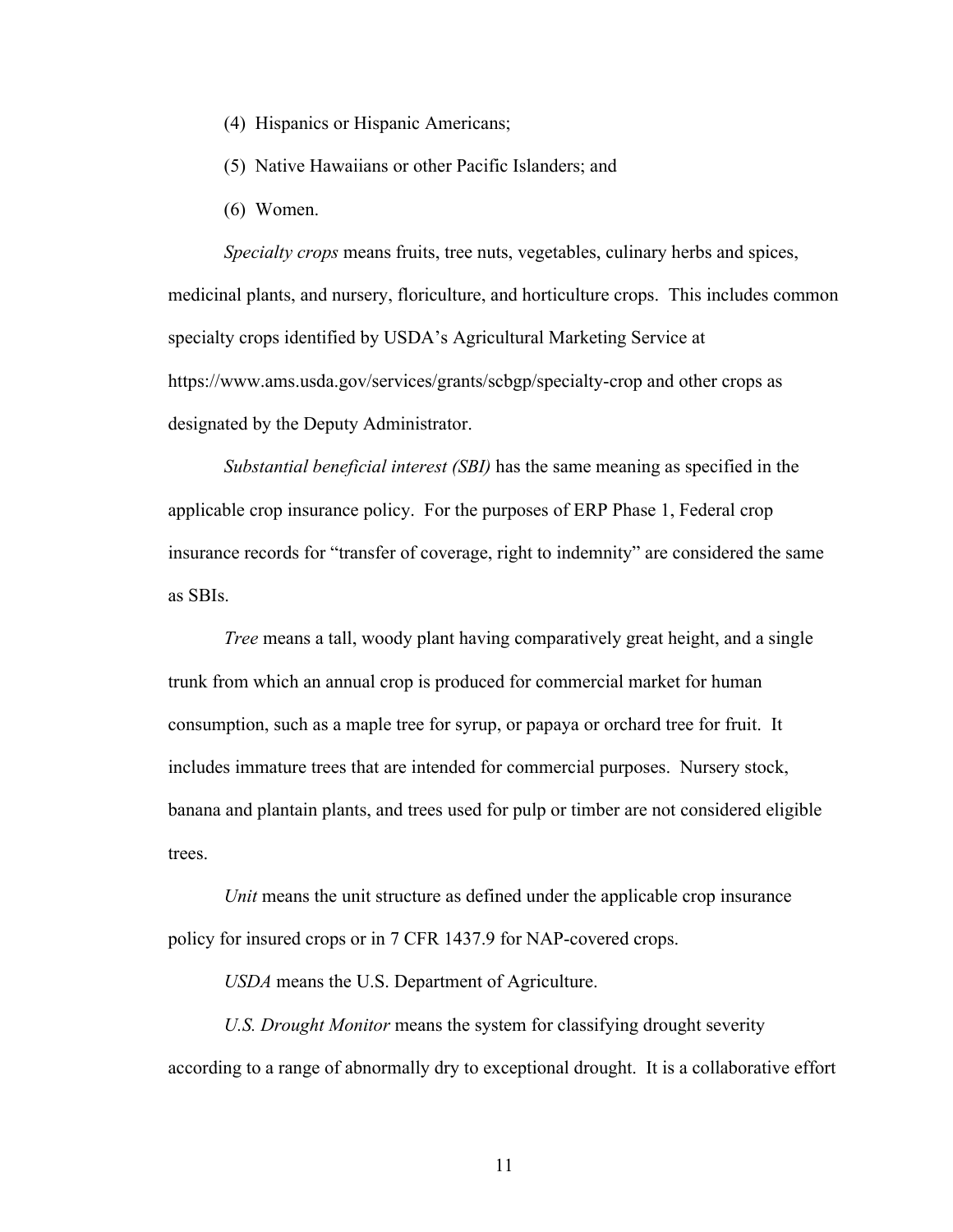between Federal and academic partners, produced on a weekly basis, to synthesize multiple indices, outlooks, and drought impacts on a map and in narrative form. This synthesis of indices is reported by the National Drought Mitigation Center at http://droughtmonitor.unl.edu*.*

*Veteran farmer or rancher* means a farmer or rancher who has served in the Armed Forces (as defined in [3](#page-11-0)8 U.S.C.  $101(10)^3$ ) and:

(1) Has not operated a farm or ranch for more than 10 years; or

(2) Has obtained status as a veteran (as defined in 38 U.S.C.  $101(2)^4$  $101(2)^4$ ) during the most recent 10-year period.

For an entity to be considered a veteran farmer or rancher, at least 50 percent of the ownership interest must be held by members who have served in the Armed Forces and meet the criteria in paragraph (1) or (2) of this definition.

*Vine* means a perennial plant grown under normal conditions from which an annual fruit crop is produced for commercial market for human consumption, such as grape, kiwi, or passion fruit, and that has a flexible stem supported by climbing, twining, or creeping along a surface. Nursery stock, perennials that are normally propagated as annuals such as tomato plants, biennials such as strawberry plants, and annuals such as pumpkin, squash, cucumber, watermelon, and other melon plants, are excluded from the term vine.

<span id="page-11-0"></span><sup>&</sup>lt;sup>3</sup>The term "Armed Forces" means the United States Army, Navy, Marine Corps, Air Force, Space Force, and Coast Guard, including the reserve components.

<span id="page-11-1"></span><sup>&</sup>lt;sup>4</sup>The term "veteran" means a person who served in the active military, naval, air, or space service, and who was discharged or released under conditions other than dishonorable.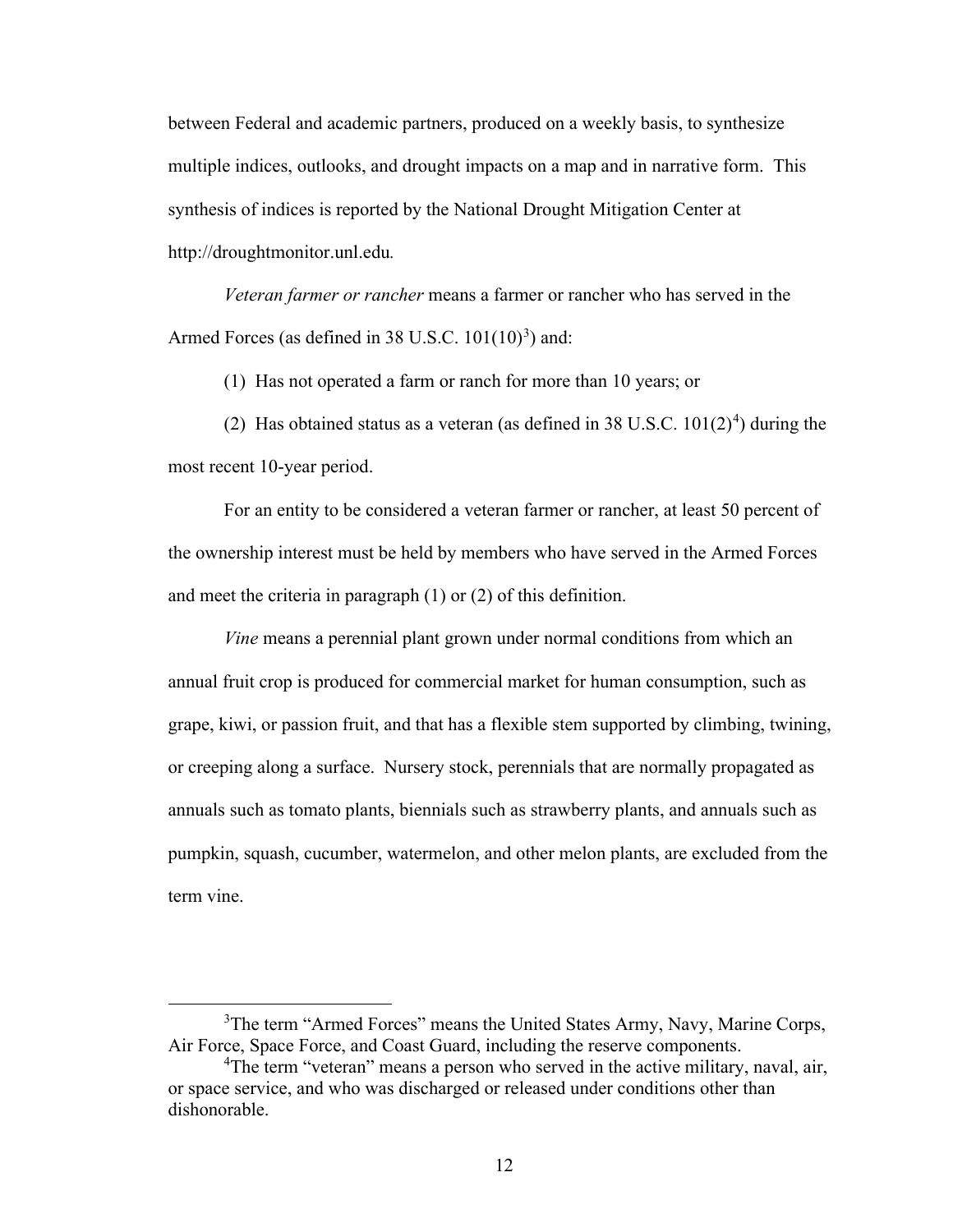## **ERP Phase 1**

ERP Phase 1 will provide a streamlined application process for eligible losses during the 2020, 2021, or 2022 crop years<sup>[5](#page-12-0)</sup> for which a producer had:

- A Federal Crop Insurance policy that provided coverage for crop production losses or tree losses related to the qualifying disaster events and received an indemnity<sup> $6$ </sup> for a crop and unit, excluding perennial crops with an intended use of grazing; livestock policies; nursery; forage seeding; and Margin Protection Plan policies purchased without a base policy; or
- NAP coverage and received a NAP payment for a crop and unit.

ERP Phase 1 excludes losses to aquacultural species that were compensated under the Emergency Assistance for Livestock, Honey Bees, and Farm-raised Fish Program (generally referred to as ELAP) to avoid providing duplicate benefits for losses already at least partially compensated for by ELAP.

The applicable crop insurance policies and NAP provide payments to producers for crop, tree, bush, and vine losses due to eligible causes of loss as defined respectively in the producer's crop insurance policy or NAP, which includes crop production losses and tree losses due to the qualifying disaster events eligible for ERP. Where such an overlap has been identified, RMA and FSA are using certain data submitted by producers

<span id="page-12-0"></span><sup>&</sup>lt;sup>5</sup>The 2022 crop year is included because a qualifying disaster event occurring in the 2021 calendar year may have caused a loss of a crop during the 2022 crop year, based on how "crop year" is defined in the applicable crop insurance policy or NAP provisions.

<span id="page-12-1"></span><sup>&</sup>lt;sup>6</sup>For purposes of this program, indemnity does not include cottonseed endorsement payments, downed rice endorsement payments, sugarcane crop replacement endorsement payments, replant payments, or raisin reconditioning payments.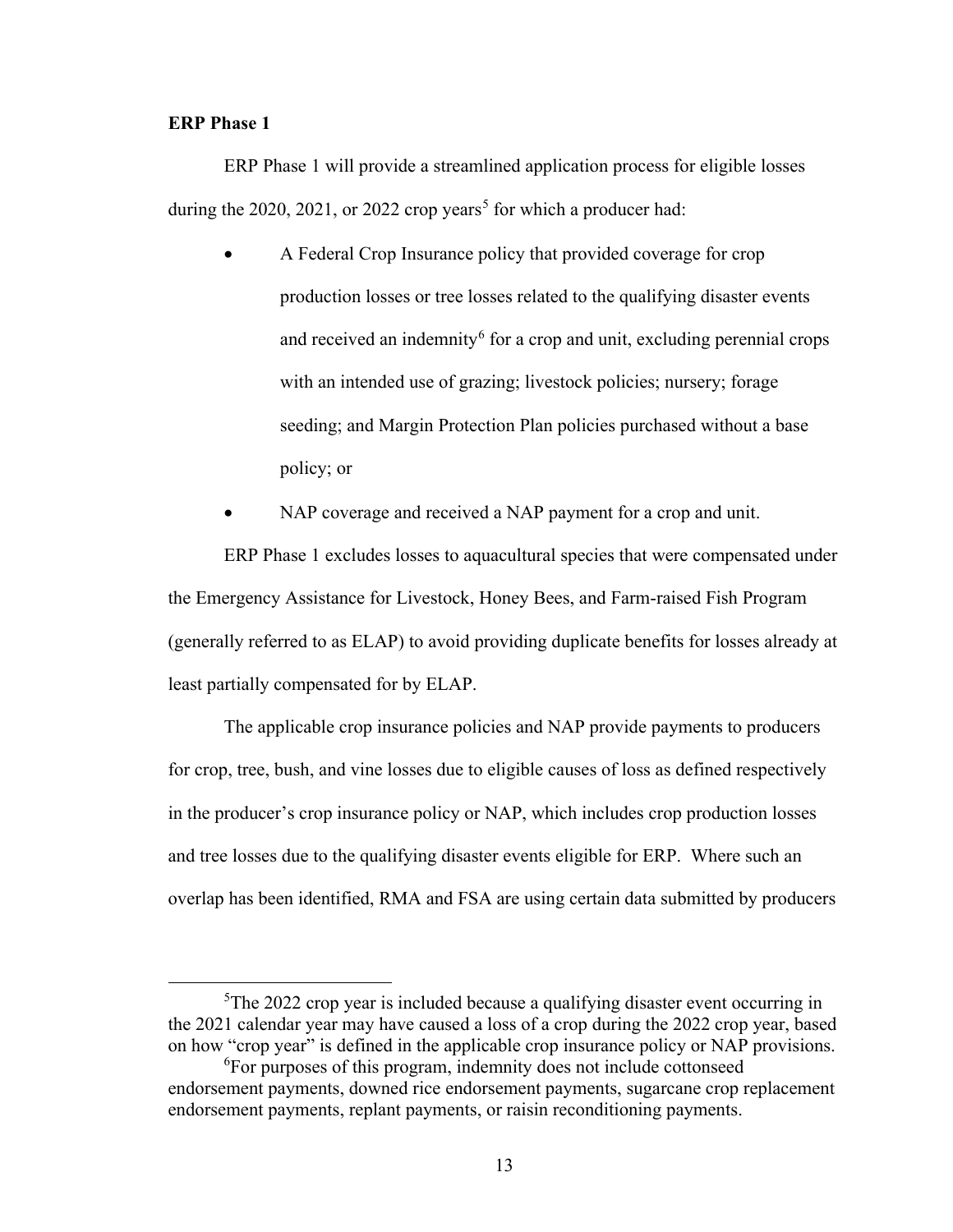for crop insurance or NAP purposes to calculate a producer's eligible loss under ERP Phase 1. The ERP calculation is intended to compensate producers for a percentage of that loss determined by the applicable ERP factor, which varies based on the producer's level of crop insurance or NAP coverage, as described later in this document.

Producers who did not qualify for assistance under Phase 1 who experienced losses to crops, trees, bushes, and vines, will be addressed under ERP Phase 2. Other losses to crops, trees, bushes, and vines will also be addressed under ERP Phase 2.<sup>[7](#page-13-0)</sup> ERP Phase 2 will address situations where a producer's records at RMA do not match the records at FSA. Further, producers who apply for payment under ERP Phase 1 may also apply under ERP Phase 2; however, payments under ERP Phase 2 will take into account any amounts received for the crop and unit under ERP Phase 1. ERP Phase 2 provisions will be specified in a future *Federal Register* document.

### **Eligibility**

To be eligible for payment under ERP Phase 1, a producer must have suffered a crop, tree, bush, or vine loss that was caused, in whole or in part, by a qualifying disaster event. Because under certain policies the amount of loss due to a qualifying disaster event cannot be separated from the amount of loss caused by other eligible causes of loss as defined by the applicable crop insurance policy or NAP, the ERP Phase 1 payment will be based on the producer's loss as long as those losses are in whole or in part caused by a qualifying disaster event.

<span id="page-13-0"></span><sup>&</sup>lt;sup>7</sup>Losses covered under ERP Phase 2 may include crop quality losses, losses for which the producer did not have an applicable crop insurance policy or NAP coverage for the crop and unit, and losses for which the producer had an applicable crop insurance policy or NAP coverage but the loss was not significant enough to result in a crop insurance indemnity or NAP payment or was otherwise excluded from ERP Phase 1.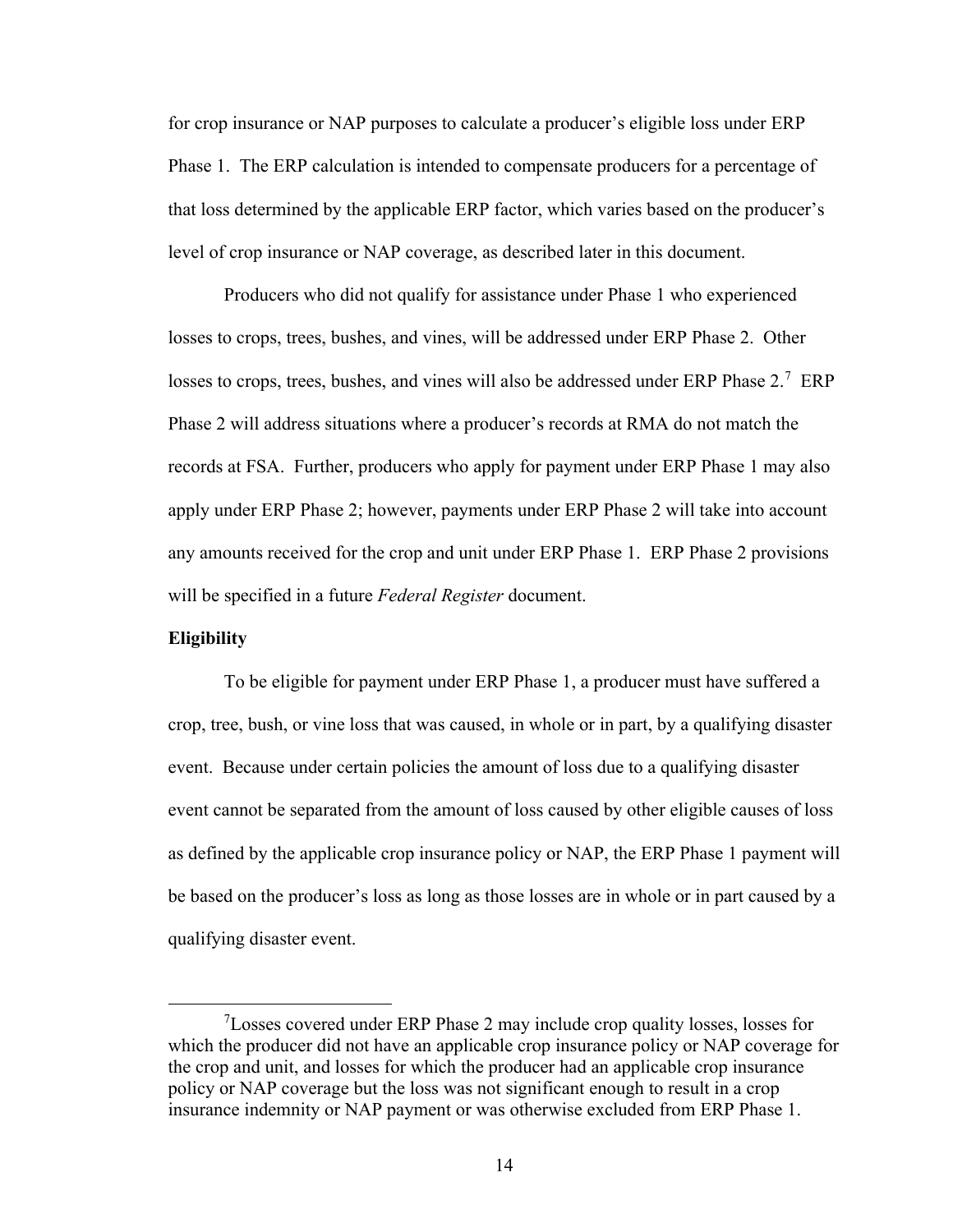In addition, consistent with other FSA disaster assistance programs, a producer must be a:

(1) Citizen of the United States;

(2) Resident alien, which for purposes of ERP means "lawful alien" as defined in 7 CFR 1400.3;

(3) Partnership consisting of solely of citizens of the United States or resident aliens;

(4) Corporation, limited liability company, or other organizational structure organized under State law consisting solely of citizens of the United States or resident aliens; or

(5) Indian Tribe or Tribal organization, as defined in section 4(b) of the Indian Self-Determination and Education Assistance Act (25 U.S.C. 5304).

Eligible crops include all crops for which crop insurance or NAP coverage was available, except for crops intended for grazing.

## **Application Process**

FSA and RMA will identify the producers who meet the criteria described above to apply for ERP Phase 1. For each of those producers, FSA will generate an FSA-520, Emergency Relief Program (ERP) Phase 1 Application, with certain items pre-filled with information already on file with USDA. A separate application form will be generated for each applicable program year. FSA expects to begin mailing application forms in May to producers who received crop insurance indemnities, and to begin mailing forms to producers who received NAP payments later in the summer. FSA will mail application forms for policy holders with 2021 crop year coverage under Stacked Income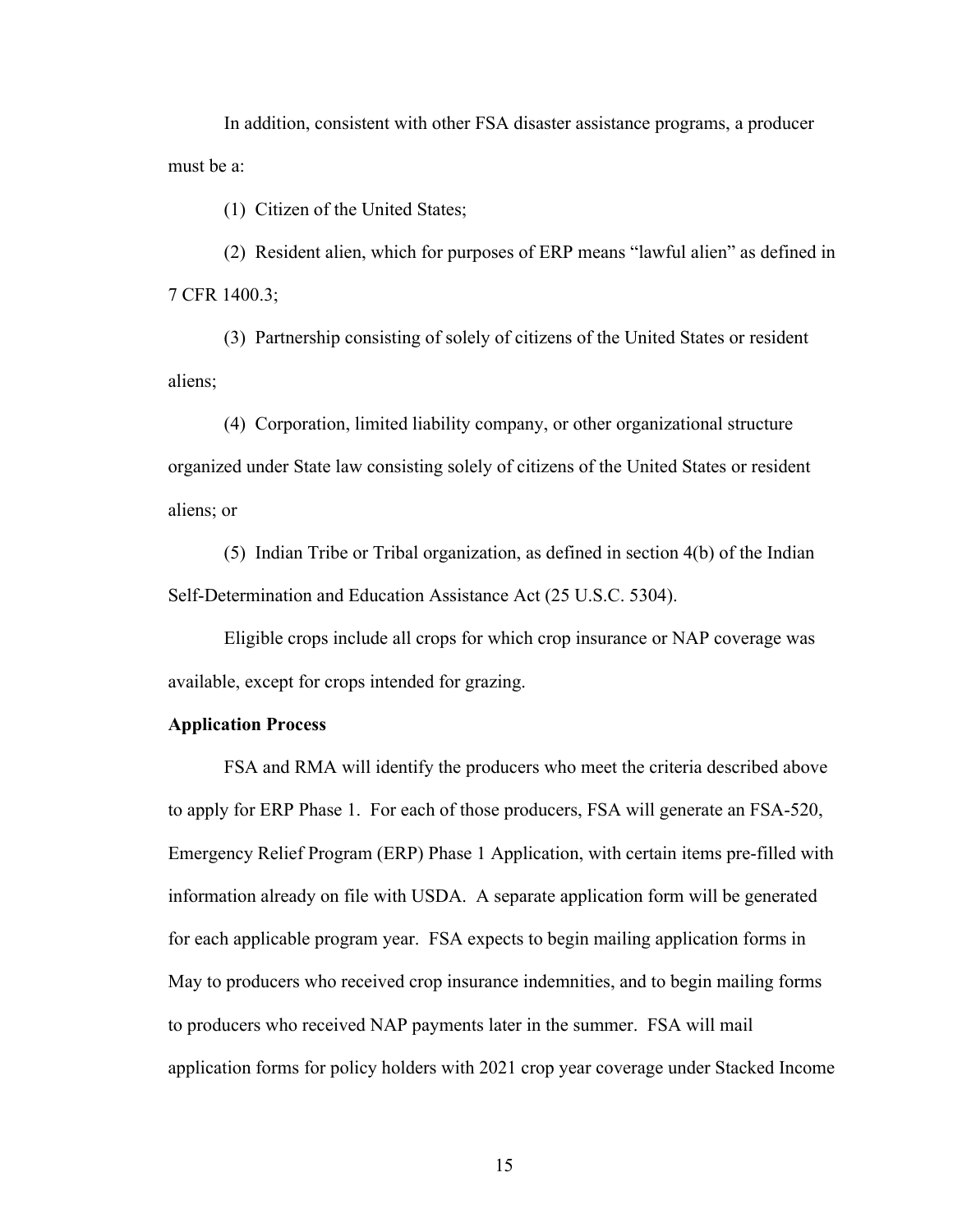Protection (STAX), Supplemental Coverage Option (SCO), Enhanced Coverage Option (ECO), Margin Protection (MP), and Area Risk Protection Insurance (ARPI) when data become available.

For producers who received a crop insurance indemnity for eligible policies, the pre-filled application will include the producer's physical State and county codes, pay unit numbers, crops, and gross indemnities. While the majority of crop insurance policies may cover an eligible crop loss, a small number do not and are not eligible for ERP, including livestock policies and margin policies. Even if a policy is included in ERP Phase 1, the producer will need to certify that their payment under any such policy was in whole or in part due to a crop loss related to a qualifying disaster event. For producers who received a NAP payment, the pre-filled applications will include the producer's administrative State and county codes, unit numbers, crops, pay groups, and gross NAP payments. FSA will also pre-fill the calculated ERP Phase 1 payment amounts, prior to any payment reductions.  $8$  Producers cannot alter the data in these pre-filled items. If a producer believes that any information that has been pre-filled is incorrect, the producer should contact their crop insurance agent for insured crops or their FSA county office for NAP-covered crops.

Receipt of a pre-filled application form is not a confirmation that the producer is eligible to receive an ERP Phase 1 payment. In order to receive a payment, the producer must certify that their crop insurance indemnity or NAP payment on which the ERP

<span id="page-15-0"></span><sup>&</sup>lt;sup>8</sup> Similar to other disaster programs administered by FSA, payment reductions will be made to account for payment limitation, lack of compliance with highly erodible land conservation and wetland conservation requirements, and prorating of payments to stay within available funding as discussed later in this document.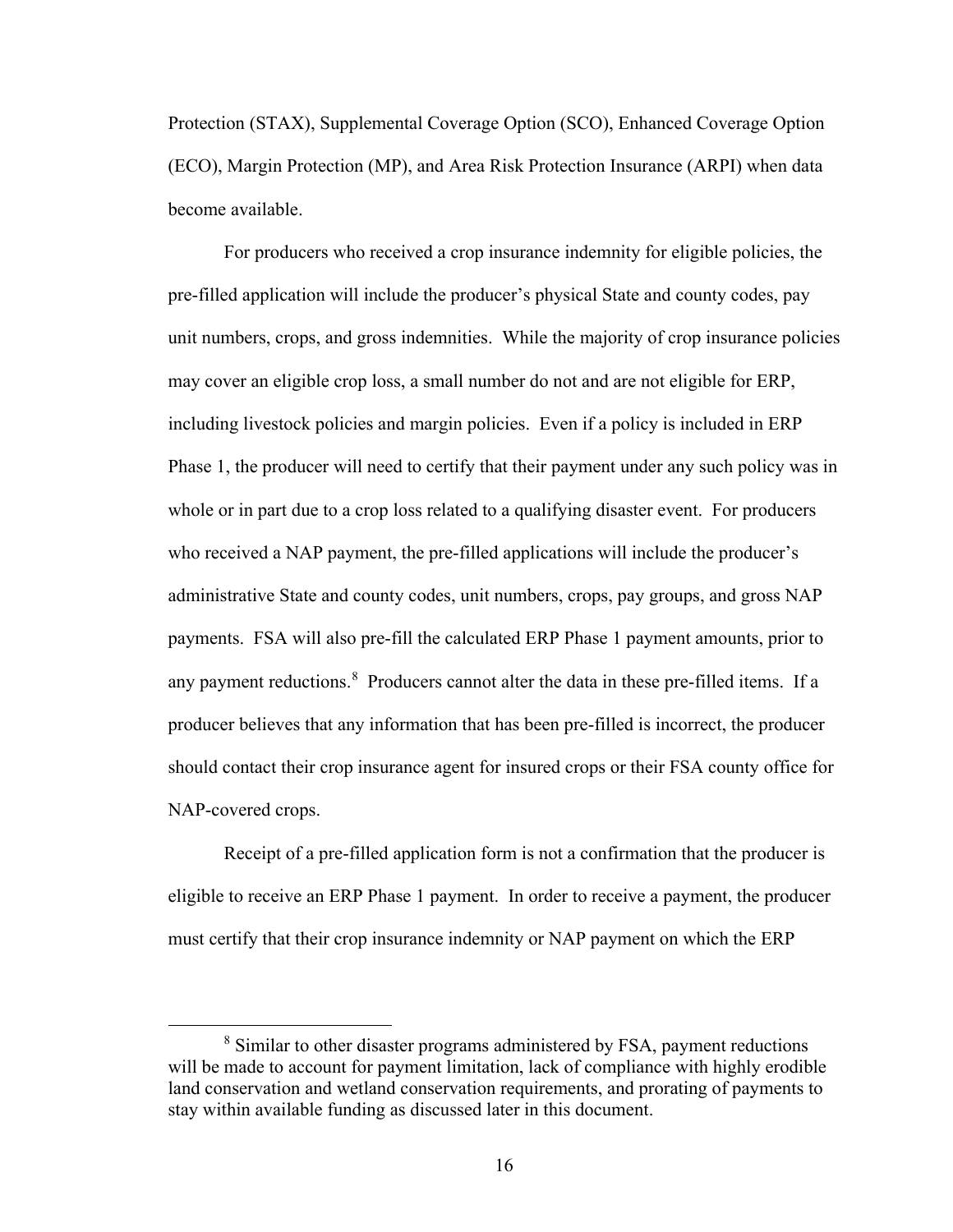Phase 1 payment will be based was due, in whole or in part, to a crop production loss or a loss of trees, bushes, or vines caused by a qualifying disaster event. Producers are responsible for reviewing the list of qualifying disaster events, and if a loss was due to drought, producers must also ensure that the county where the crop and unit was located meets the definition of "qualifying drought." FSA will provide a factsheet and other materials to provide examples and more details on the qualifying disaster events to assist producers. In addition, producers must also certify that they will meet the requirement to purchase crop insurance or NAP coverage for the next 2 available crop years, as described later in this document.

The portion of the form for producers who had crop insurance will also list the primary policy holder and all producers with an SBI who have a record established with FSA. If one or more producers with an SBI had a share in a crop, the primary policy holder must update the application to show the share in the crop for each of those producers in addition to the primary policy holder. If determined eligible, any payments will be issued to the primary policy holder and to any producers with an SBI who have a share in the crop according to their shares in the crop entered on the application. To receive a payment, each person or entity that is listed as having a share of the ERP Phase 1 payment for a crop and unit must sign the application and agree to purchase crop insurance or NAP coverage for that crop and unit, as described later in this document. If multiple crops and units are listed on an application, producers may agree to purchase crop insurance or NAP coverage for only some of the crops and units; an ERP Phase 1 payment will be issued only for those crops and units for which the producer agrees to meet that requirement.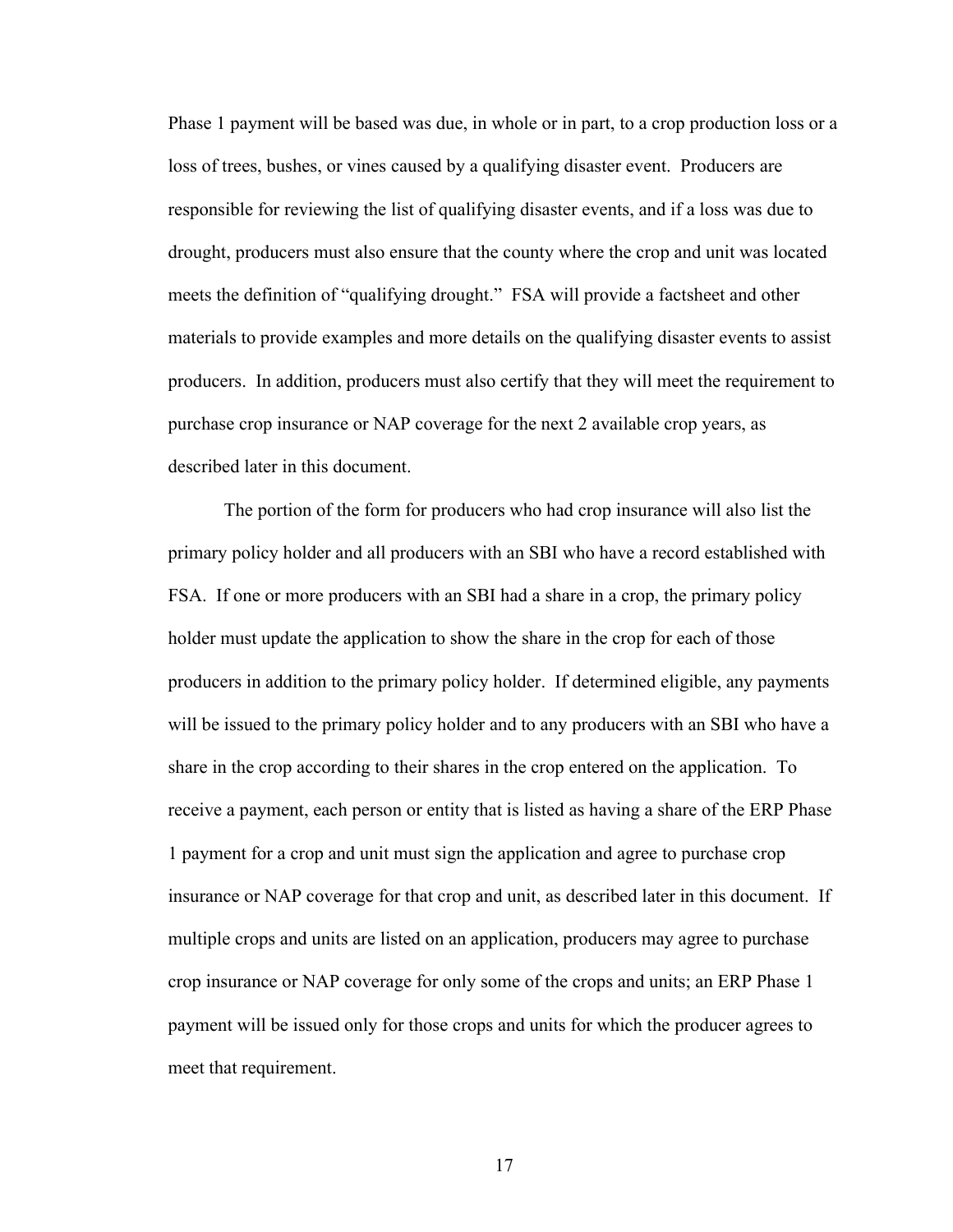Producers, including any producers with an SBI who have a share in a crop as indicted on the application, must also have the following forms on file with FSA by within 60 days of the ERP Phase 1 deadline announced by the Deputy Administrator to receive an ERP Phase 1 payment:

- Form AD-2047, Customer Data Worksheet;
- Form CCC-902, Farm Operating Plan for an individual or legal entity as provided in 7 CFR part 1400;
- Form CCC-901, Member Information for Legal Entities (if applicable); and
- A highly erodible land conservation (sometimes referred to as HELC) and wetland conservation certification as provided in 7 CFR part 12 (form AD-1026 Highly Erodible Land Conservation (HELC) and Wetland Conservation (WC) Certification) for the producer and applicable affiliates.

Many producers, especially if they have participated in FSA programs recently, will already have these forms on file with FSA. Producers who are unsure of whether a form is on file may contact their local FSA service center. Contact information for service centers is available at https://www.farmers.gov/working-with-us/service-centerlocator.

In addition to the forms listed above, certain producers will also need to submit the following forms to qualify for an increased payment rate or payment limitation, as described later in this document: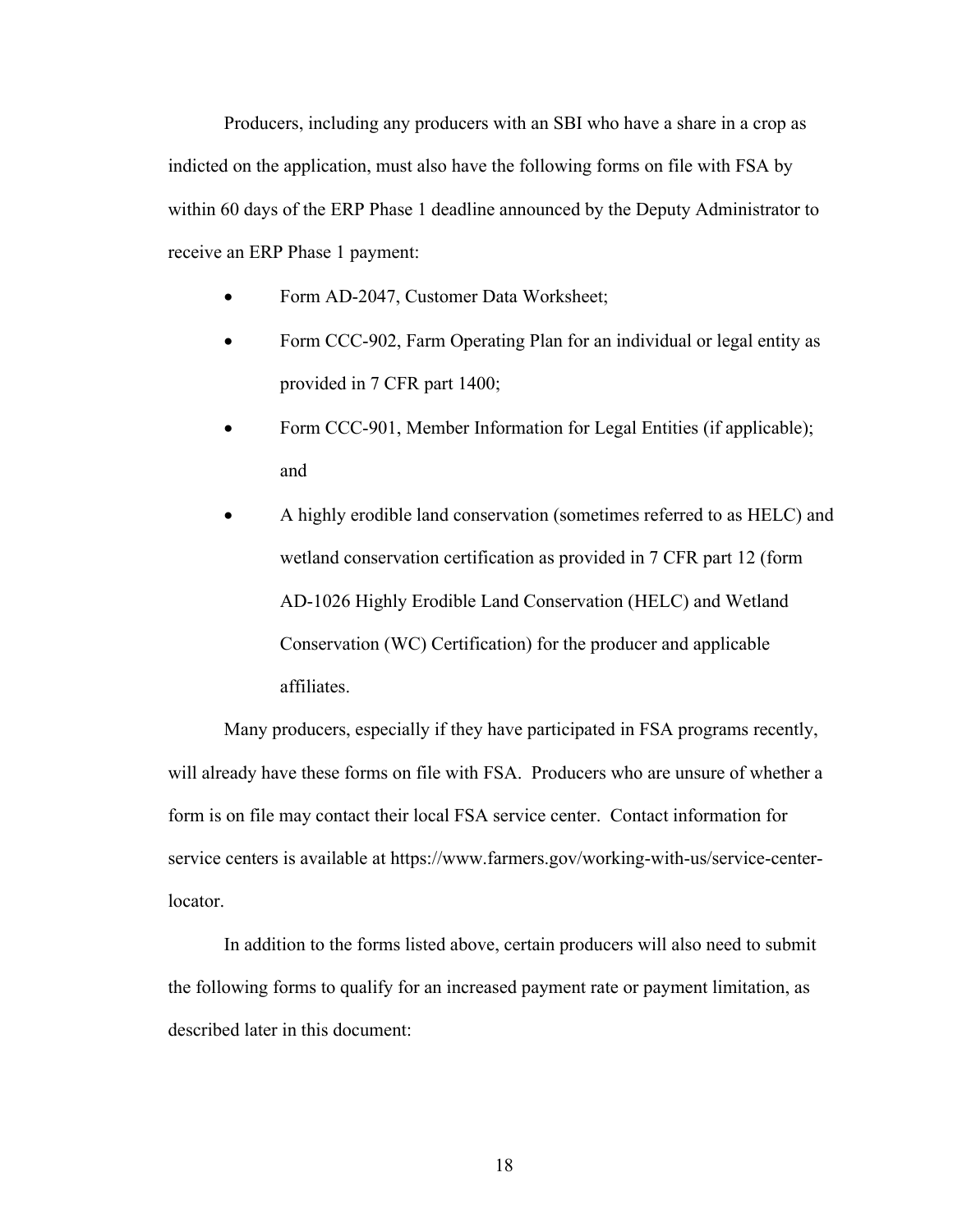- Form CCC-860, Socially Disadvantaged, Limited Resource, Beginning and Veteran Farmer or Rancher Certification, applicable for the program year or years for which the producer is applying for ERP;<sup>[9](#page-18-0)</sup> or
- Form FSA-510, Request for an Exception to the \$125,000 Payment Limitation for Certain Programs, accompanied by a certification from a certified public accountant or attorney as to that person or legal entity's certification, for a legal entity and all members of that entity, for each applicable program year.

FSA will continue to accept forms CCC-860 and FSA-510 from producers for the purpose of establishing eligibility for an increased payment rate or payment limitation until the deadline announced by FSA.

## **Payment Calculation**

RMA and FSA will calculate ERP Phase 1 payments based on the data on file with the agencies at the time of calculation. The ERP Phase 1 payment calculation for a crop and unit will depend on the type and level of coverage obtained by the producer. Each calculation will use an ERP factor based on the producer's level of crop insurance or NAP coverage, as specified in the following tables.

<span id="page-18-0"></span><sup>&</sup>lt;sup>9</sup> A producer who has filed form CCC-860 certifying their status as a socially disadvantaged, beginning, or veteran farmer or rancher for a prior program year is not required to submit a subsequent certification of their status for a later program year because a producer's status as socially disadvantaged would not change in different years, and their certification as a beginning or veteran farmer or rancher includes the relevant date needed to determine for what programs years the status would apply. Because a producer's status as a limited resource farmer or rancher may change annually depending on the producer's direct and indirect gross farm sales, those producers must submit form CCC-860 for each applicable program year.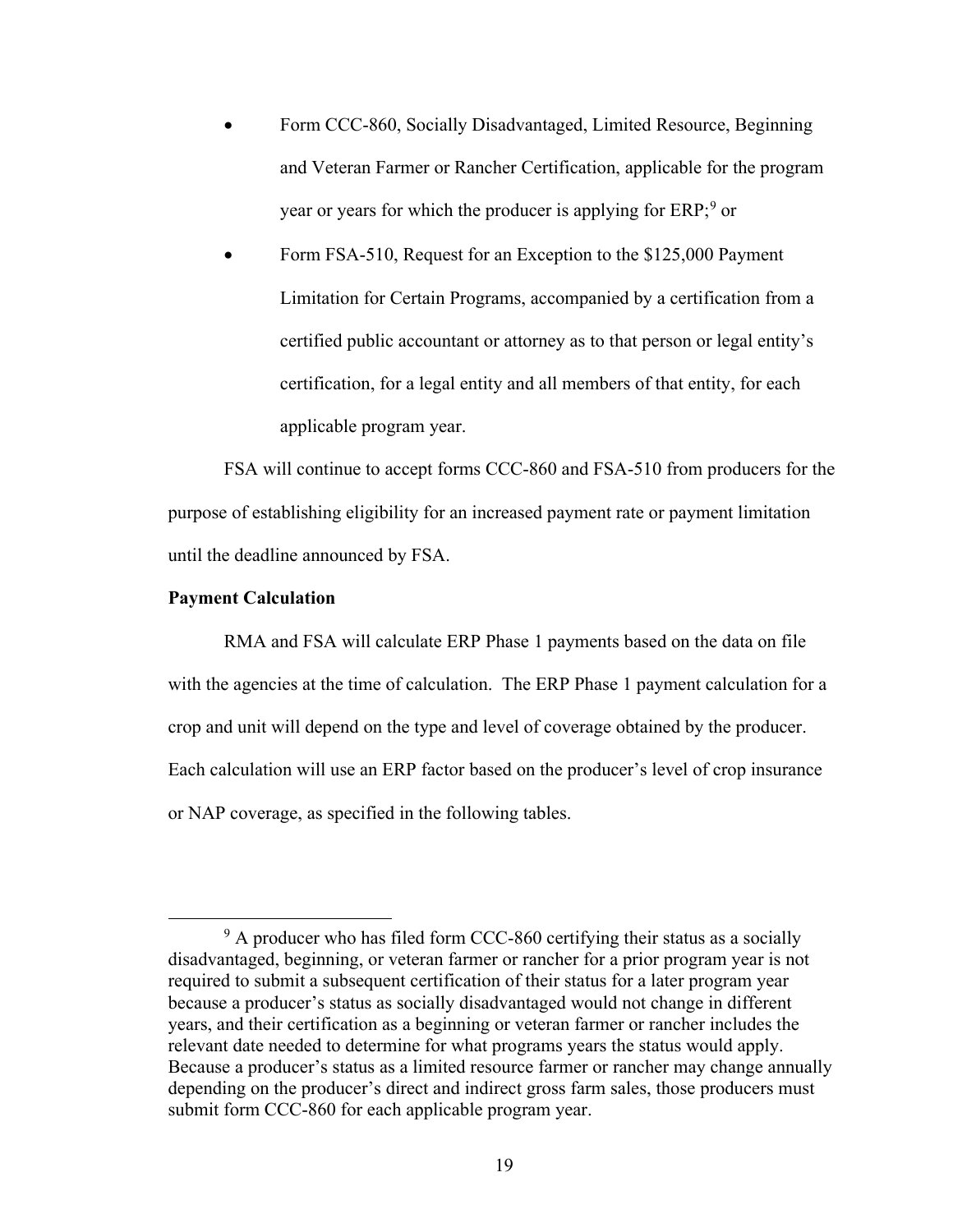| <b>Crop Insurance Coverage Level</b>                     | <b>ERP Factor</b><br>(percent) |
|----------------------------------------------------------|--------------------------------|
|                                                          | 75.0                           |
| More than catastrophic coverage but less than 55 percent | 80.0                           |
|                                                          | 82.5                           |
|                                                          | 85.0                           |
|                                                          | 87.5                           |
|                                                          | 90.0                           |
|                                                          | 92.5                           |
|                                                          | 95.0                           |

| <b>NAP Coverage Level</b> | <b>ERP Factor</b><br>(percent) |
|---------------------------|--------------------------------|
|                           | 75.0                           |
|                           | 80.0                           |
|                           | 85.0                           |
|                           | 90.0                           |
|                           | 95.0                           |

When determining the ERP factors, analysis was conducted to ensure that payments do not exceed available funding and, in aggregate across all producers, do not exceed 90 percent of losses, as required by the Extending Government Funding and Delivering Emergency Assistance Act. The difference between the ERP payment factor for crop insurance and NAP is due to differences in the available coverage levels. Crop insurance is available at the catastrophic coverage level (50 percent production coverage of 55 percent of the price) and buy-up coverage levels (50 percent to 85 percent of the production for 100 percent of the price). NAP is limited by law to a maximum of 65 percent buy-up coverage. For both NAP and crop insurance, the ERP payment factor for the catastrophic and maximum buy-up levels are 75 percent and 95 percent respectively, with the ERP factors stair-stepping for the buy-up options in-between as shown in the tables above. The Extending Government Funding and Delivering Emergency Assistance Act provides that payments to producers who did not have crop insurance or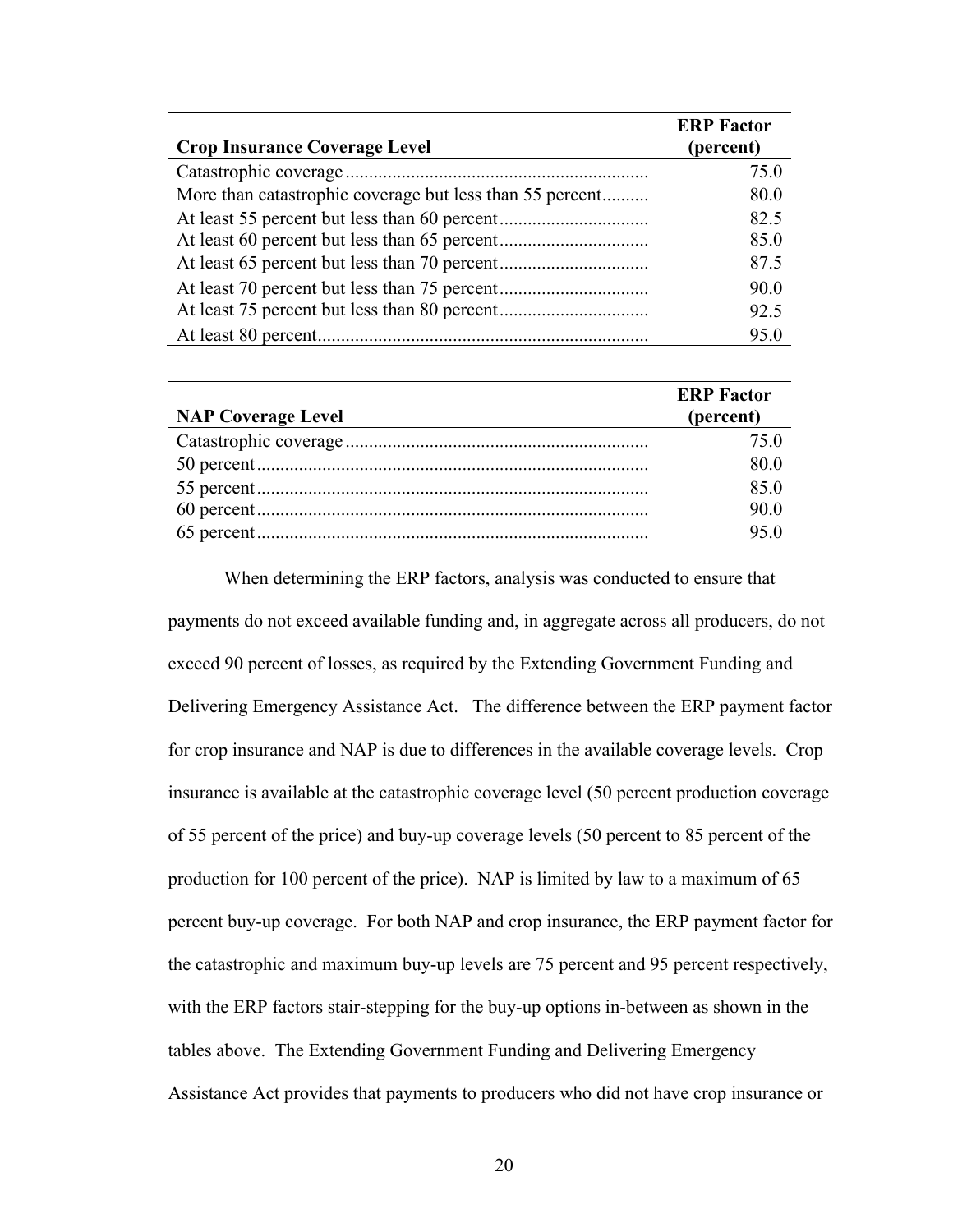NAP coverage cannot exceed 70 percent of their loss; therefore, the lowest ERP factor for producers who had crop insurance or NAP is set at 75 percent. Payment limits and other reductions will reduce ERP payments, further lowering the percent of losses covered.

For crop insurance, RMA will use the producer's data that is already on file, which provides the necessary information to determine the producer's amount of loss. Crop insurance provides financial assistance for crop losses due to specified natural disasters and uses a producer's data to calculate a payment based on the type of crop insurance coverage elected by the producer. As previously discussed, ERP is intended to compensate producers for a percentage of their loss determined by the applicable ERP factor based on the level of crop insurance coverage purchased; therefore, RMA will calculate each producer's loss consistent with the loss procedures for the type of coverage purchased<sup>[10](#page-20-0)</sup> but using the ERP factor. This calculated amount would then be adjusted by subtracting out the net crop insurance indemnity, which is equal to the producer's gross crop insurance indemnity already received for those losses minus service fees and premiums.

For NAP-covered crops, FSA will use the producer's crop production or inventory data that is already on file, which provides the necessary information to determine the producer's amount of loss. NAP provides financial assistance for crop losses due to specified natural disasters and uses a producer's crop production or inventory data to calculate a payment based on the level of NAP coverage elected by the

<span id="page-20-0"></span> $10$ For example, ERP for Area Risk Protection Insurance (ARPI) and STAX is based on area-wide (for example, county) production losses.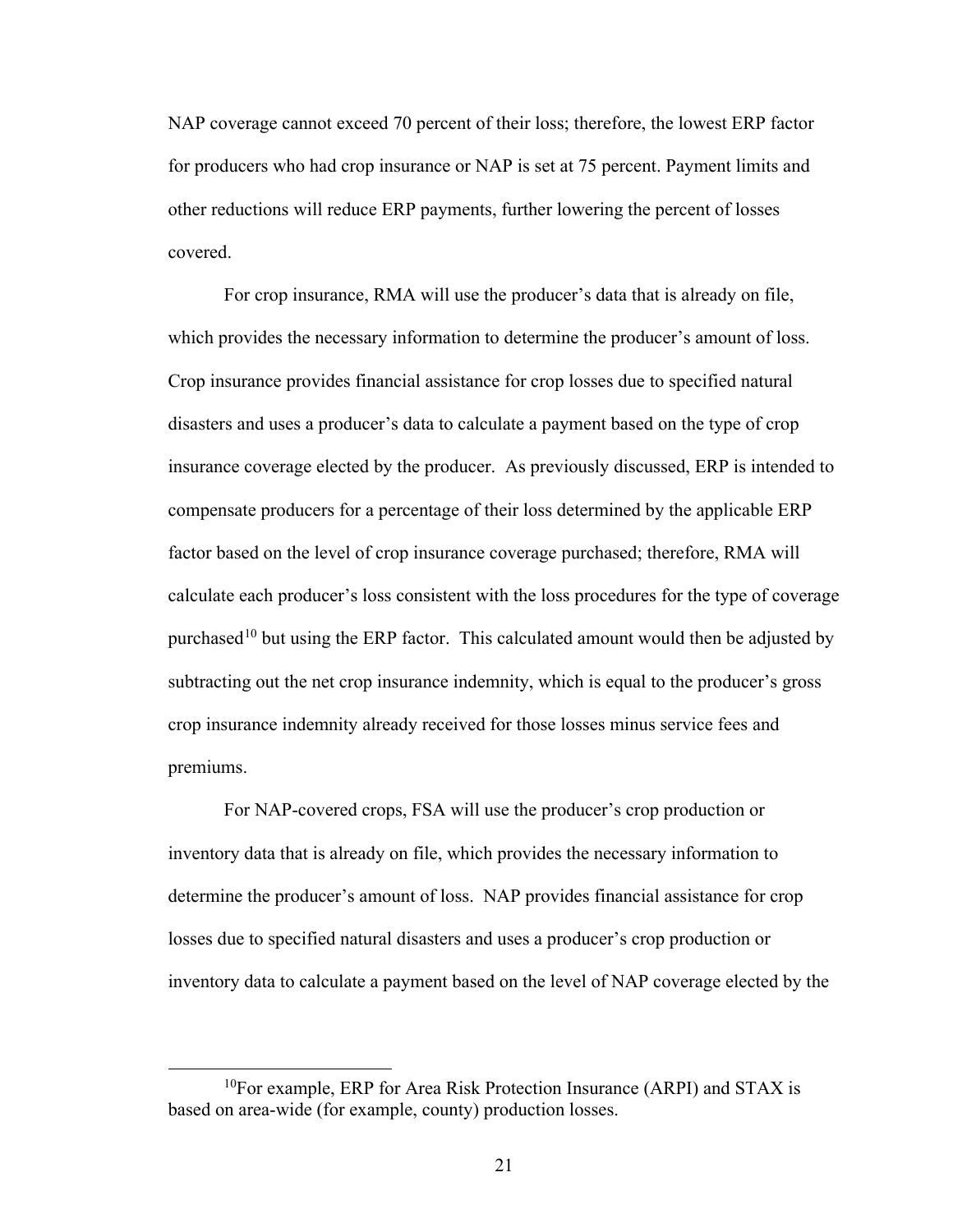producer. As previously discussed, ERP is intended to compensate producers for a percentage of loss determined by the applicable ERP factor based on their NAP coverage level; therefore, FSA will perform a calculation that is consistent with the NAP payment calculation for the crop and unit, as provided in 7 CFR part 1437, but using the ERP factor in the table above applicable to the producer's NAP coverage level as the applicable guarantee in those calculations. For example, the guarantee for a producer that had purchased 60 percent NAP coverage would be adjusted and recalculated based on a 90 percent ERP factor. The calculated amount using the ERP factor would then be adjusted by subtracting the net NAP calculated payment, which is equal to the producer's gross NAP payment already received by the producer minus service fees and premiums.<sup>[11](#page-21-0)</sup> For NAP, actual value equals the dollar value of the crop and unit at the time of loss as determined by USDA. For example, a producer had a crop that had a value of \$150,000 and a 50 percent loss, resulting in a loss of \$75,000. They had a NAP coverage level of 60 percent, so their NAP guarantee was \$90,000. Their NAP guarantee of \$90,000 minus the \$75,000 value of the crop that was not lost is equal to a net NAP calculated payment of \$15,000. The new ERP guarantee based on the ERP factor of 90 percent is calculated to be \$135,000. The ERP guarantee of \$135,000 minus the \$75,000 value of the crop that was not lost is equal to \$60,000, which is reduced by the net NAP calculated payment amount of \$15,000, resulting in a calculated ERP Phase 1 payment of \$45,000.

<span id="page-21-0"></span><sup>&</sup>lt;sup>11</sup>The gross NAP payment is the amount calculated according to  $7$  CFR part 1437, prior to any payment reductions for reasons including, but not limited to, sequestration, payment limitation, and the applicant or member of an applicant that is an entity exceeding the average AGI limitation.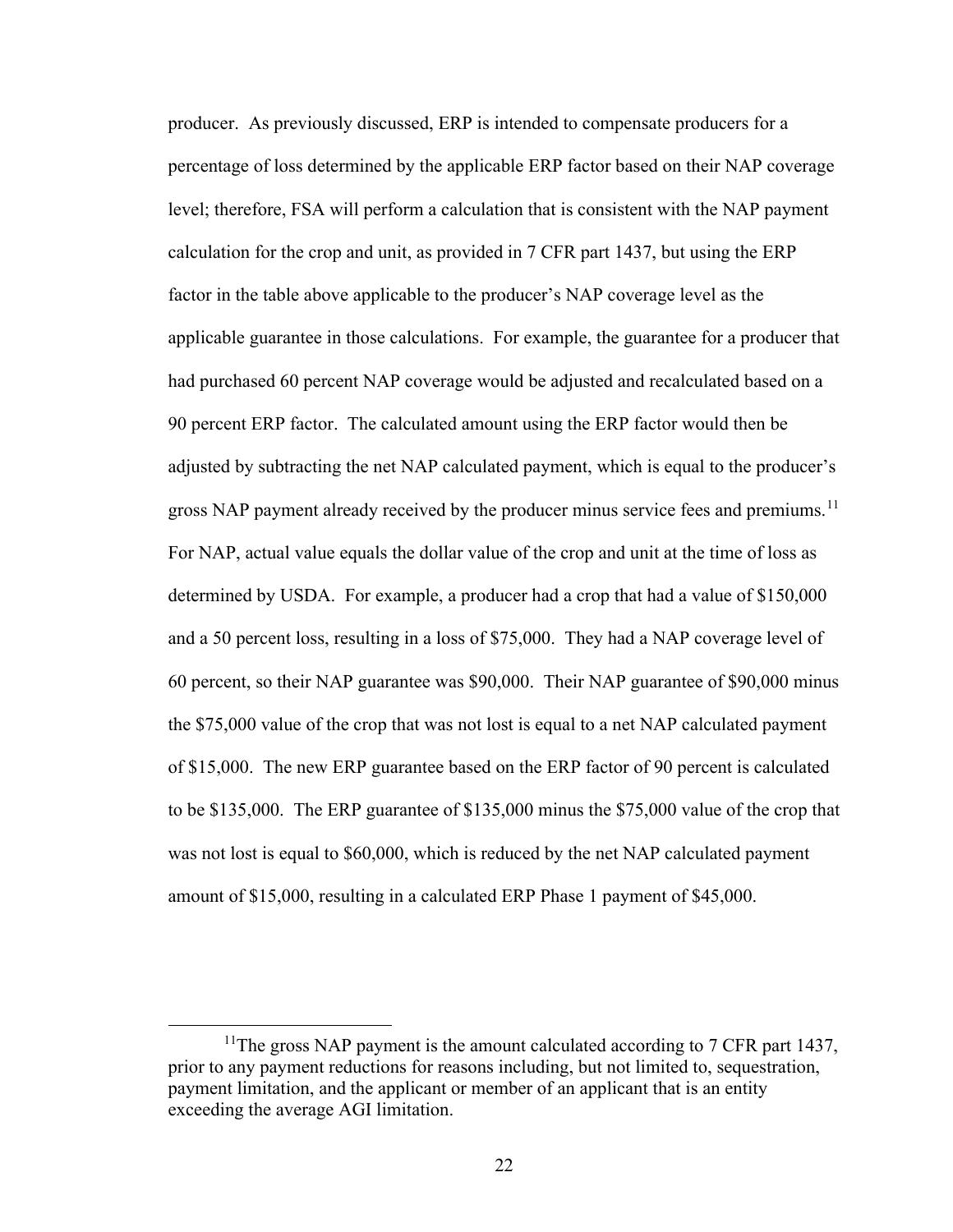Similar to other FSA disaster assistance programs like ELAP and other recent ad hoc disaster programs, historically underserved farmers and ranchers will receive an increase to their ERP Phase 1 payment that is equal to 15 percent of the amount calculated as described above. For example, if a historically underserved farmer or rancher's calculated amount is \$1,000, their ERP Phase 1 payment will be \$1,150. To qualify for the increased payment amount, a historically underserved farmer or rancher must have certified their status on form CCC-860, Socially Disadvantaged, Limited Resource, Beginning and Veteran Farmer or Rancher Certification. FSA will issue ERP Phase 1 payments as applications are processed and approved. If a producer files form CCC-860 after their ERP Phase 1 payment is issued but before the deadline to be announced by FSA, FSA will process the form CCC-860 and issue the additional payment amount.

A total of \$10 billion was allocated to certain disaster relief programs. Congress allocated \$750 million for livestock assistance, with the first phase of the Emergency Livestock Relief Program (ELRP) already paying over \$560 million. ERP Phase 1 payments for crops covered by crop insurance will be prorated by 75 percent to ensure that total ERP payments, including payments under ERP Phase 2, do not exceed the available funding. ERP Phase 1 payments for NAP-covered crops will not be prorated due to the significantly smaller NAP portfolio that by its nature only covers smaller acreages and specialty crops that are not covered by crop insurance.

### **Payment Limitation**

The payment limitation for ERP Phase 1 is determined by the person's or legal entity's average adjusted gross farm income (income from activities related to farming,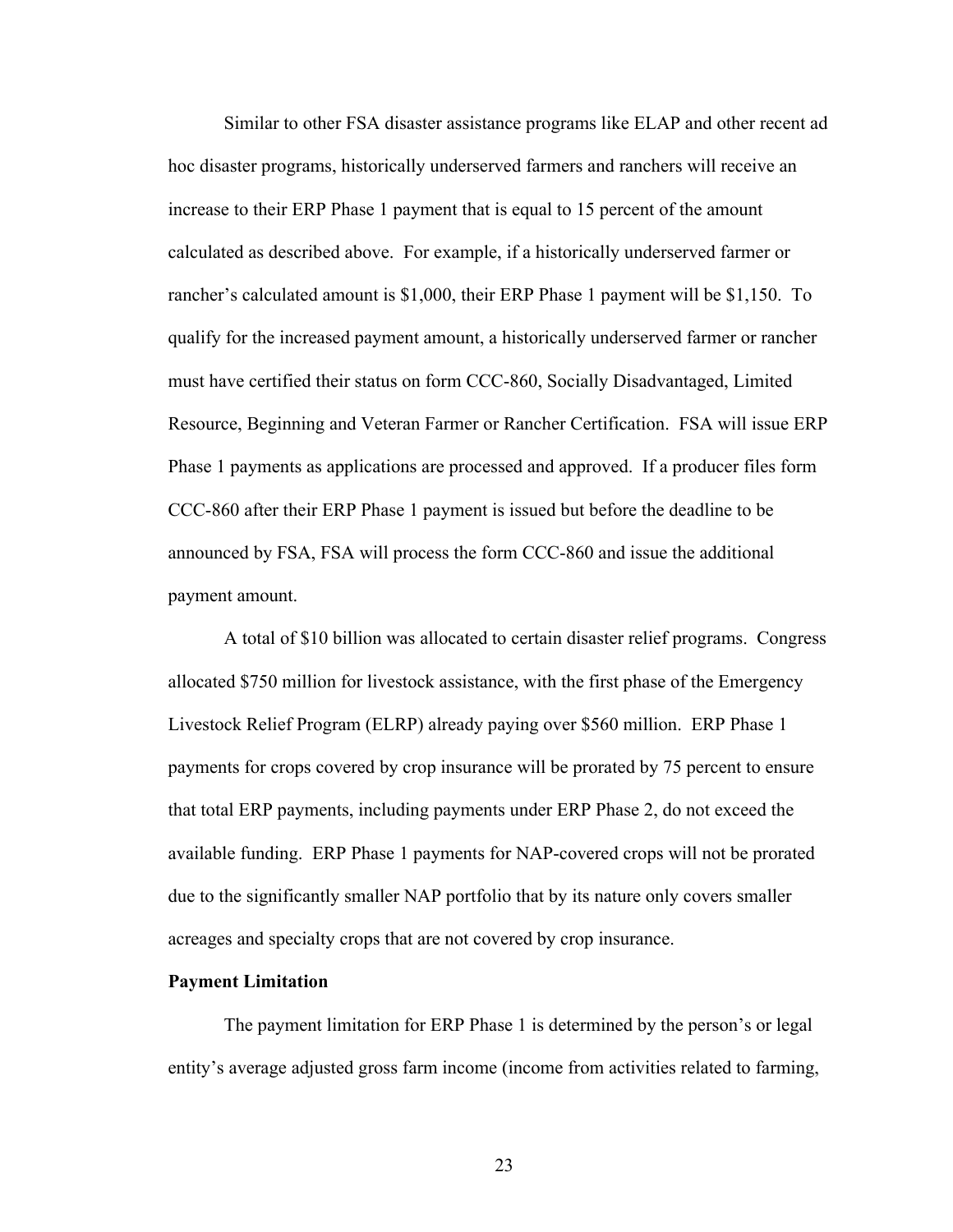ranching, or forestry). Specifically, a person or legal entity, other than a joint venture or general partnership, cannot receive, directly or indirectly, more than \$125,000 in payments for specialty crops and \$125,000 in payment for all other crops under ERP (for Phase 1 and Phase 2 combined) for a program year if their average adjusted gross farm income is less than 75 percent of their average AGI the three taxable years preceding the most immediately preceding complete tax year. If at least 75 percent of the person or legal entity's average AGI is derived from farming, ranching, or forestry related activities and the participant provides the required certification and documentation, as discussed below, the person or legal entity, other than a joint venture or general partnership, is eligible to receive, directly or indirectly, up to:

- \$900,000 for each program year for specialty crops<sup>[12](#page-23-0)</sup>; and
- \$250,000 for each program year for all other crops.

The relevant tax years for establishing a producer's AGI and percentage derived from farming, ranching, or forestry related activities are:

- 2016, 2017, and 2018 for program year 2020;
- 2017, 2018, and 2019 for program year 2021; and
- 2018, 2019, and 2020 for program year 2022.

To receive more than \$125,000 in ERP payments for a program year, producers must submit form FSA-510, accompanied by a certification from a certified public

<span id="page-23-0"></span> $12$ The Extending Government Funding and Delivering Emergency Assistance Act provides that in the case of specialty crops or high value crops, as determined by the Secretary, the Secretary shall impose payment limitations consistent with 7 CFR 760.1507(a)(2), which specified that a producer could receive up to \$900,000 if not less than 75 percent of the average adjusted gross income of the person or legal entity was average adjusted gross farm income. USDA is continuing to evaluate how to define "high value crops" and will address those crops during ERP Phase 2.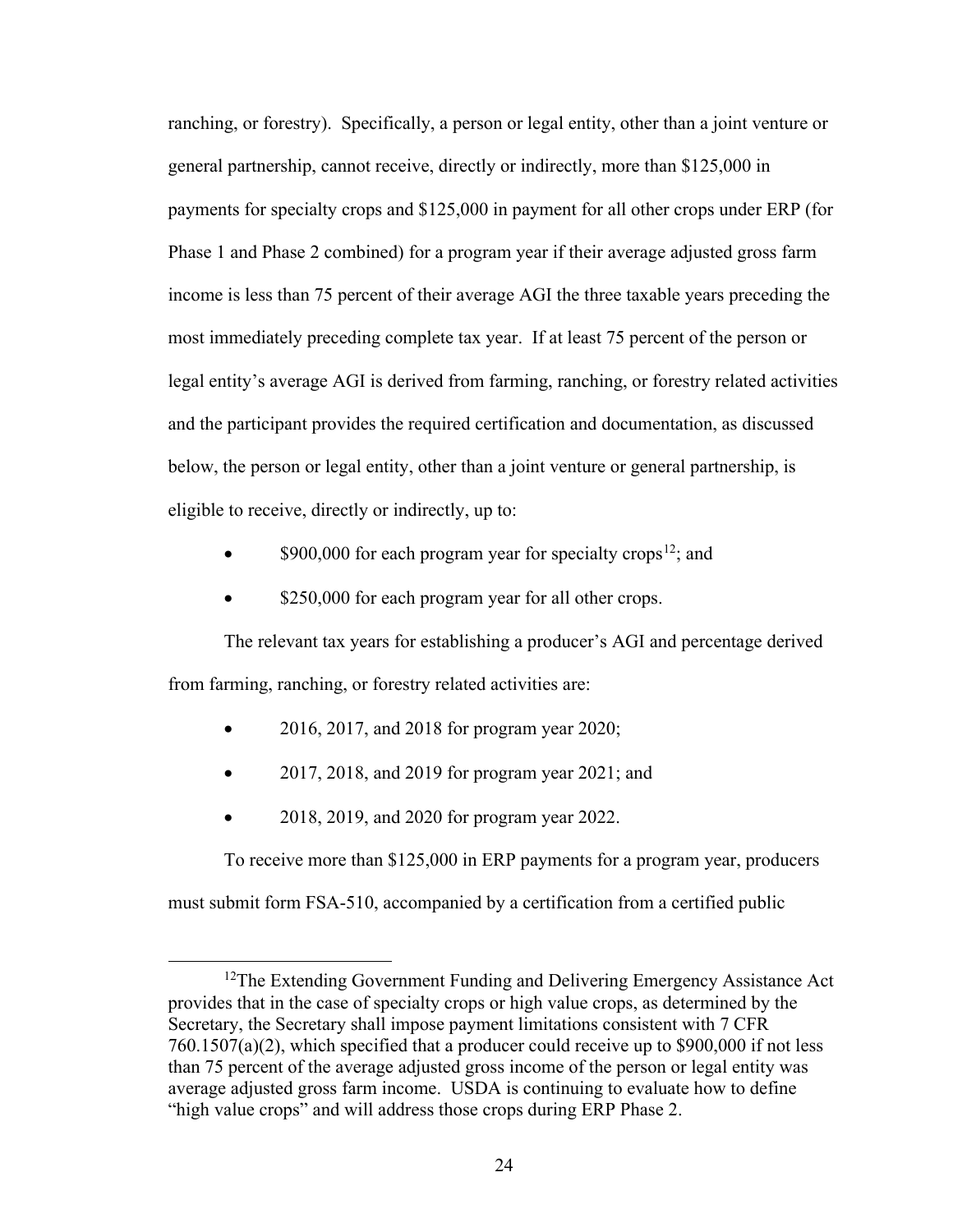accountant or attorney as to that person or legal entity's certification. If a producer requesting the increased payment limitation is a legal entity, all members of that entity must also complete form FSA–510 and provide the required certification according to the direct attribution provisions in 7 CFR 1400.105, "Attribution of Payments." If a legal entity would be eligible for the increased payment limitation based on the legal entity's average AGI from farming, ranching, or forestry related activities but a member of that legal entity either does not complete a form FSA–510 and provide the required certification or is not eligible for the increased payment limitation, the payment to the legal entity will be reduced for the limitation applicable to the share of the ERP Phase1 payment attributed to that member. FSA will issue ERP Phase 1 payments as applications are processed and approved. If a producer files form FSA-510 and the accompanying certification after their ERP Phase 1 payment is issued but before the deadline announced by FSA, FSA will process the form FSA-510 and issue the additional payment amount.

A payment made to a legal entity will be attributed to those members who have a direct or indirect ownership interest in the legal entity, unless the payment of the legal entity has been reduced by the proportionate ownership interest of the member due to that member's ineligibility.

Attribution of payments made to legal entities will be tracked through four levels of ownership in legal entities as follows:

First level of ownership—any payment made to a legal entity that is owned in whole or in part by a person will be attributed to the person in an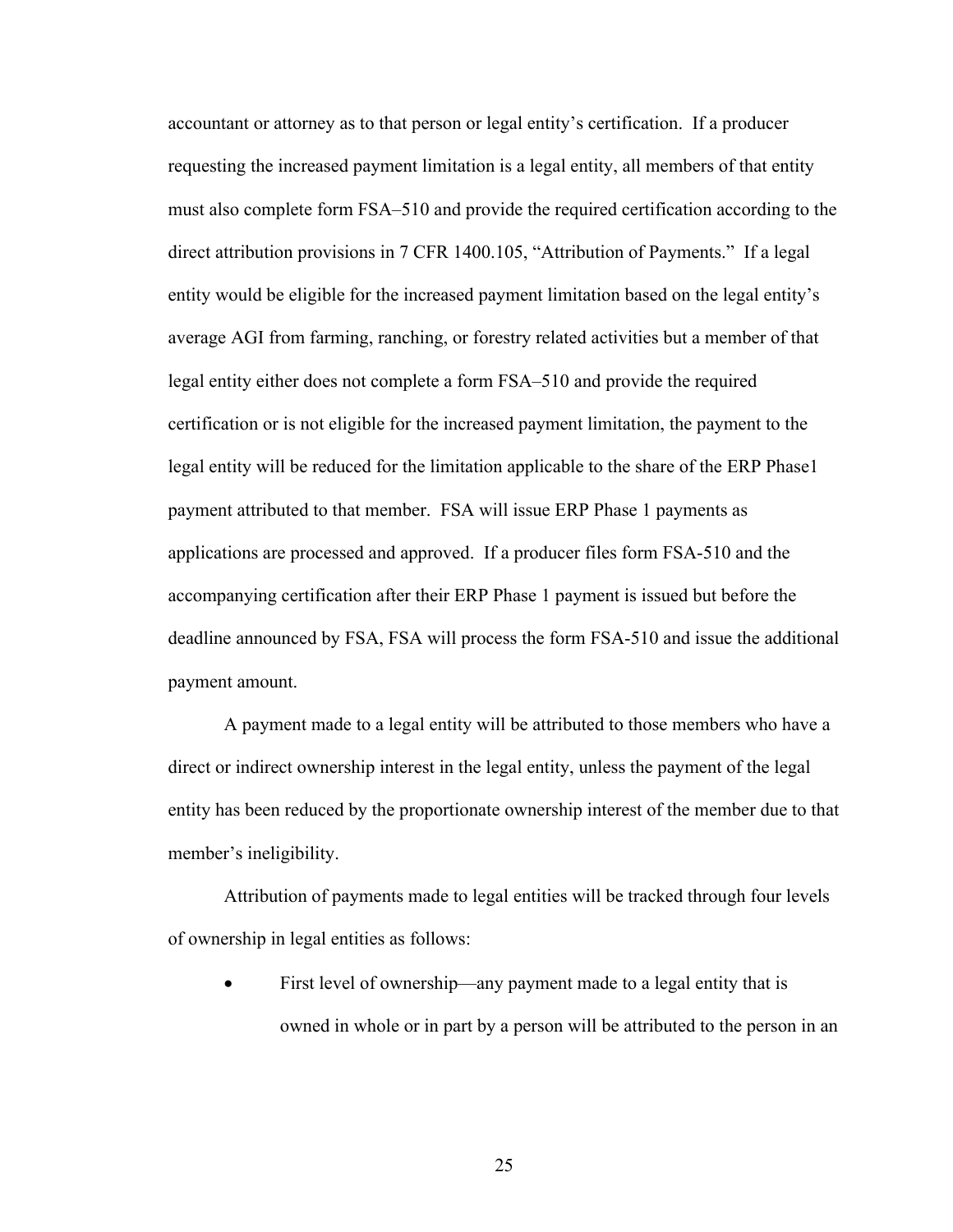amount that represents the direct ownership interest in the first level or payment legal entity;  $13$ 

- Second level of ownership—any payment made to a first-level legal entity that is owned in whole or in part by another legal entity (referred to as a second-level legal entity) will be attributed to the second-level legal entity in proportion to the ownership of the second-level legal entity in the firstlevel legal entity; if the second-level legal entity is owned in whole or in part by a person, the amount of the payment made to the first-level legal entity will be attributed to the person in the amount that represents the indirect ownership in the first-level legal entity by the person;
- Third and fourth levels of ownership —except as provided in the second level of ownership bullet above and in the fourth level of ownership bullet below, any payments made to a legal entity at the third and fourth levels of ownership will be attributed in the same manner as specified in the second level of ownership bullet above; and
- Fourth-level of ownership—if the fourth level of ownership is that of a legal entity and not that of a person, a reduction in payment will be applied to the first-level or payment legal entity in the amount that

<span id="page-25-0"></span> $13$ The "first level or payment legal entity" means that the payment entity will have a reduction applied, and if the payment entity happens to be a joint venture, that reduction is applied to the first level, or highest level, for payments. The "first level or payment legal entity" is the highest level of ownership of the applicant to whom payments can be attributed or limited. If the applicant is a business type that does not have a limitation or attribution, the reduction is applied to the first level, but if the business type can have the reduction applied directly to it, then the limitation applies.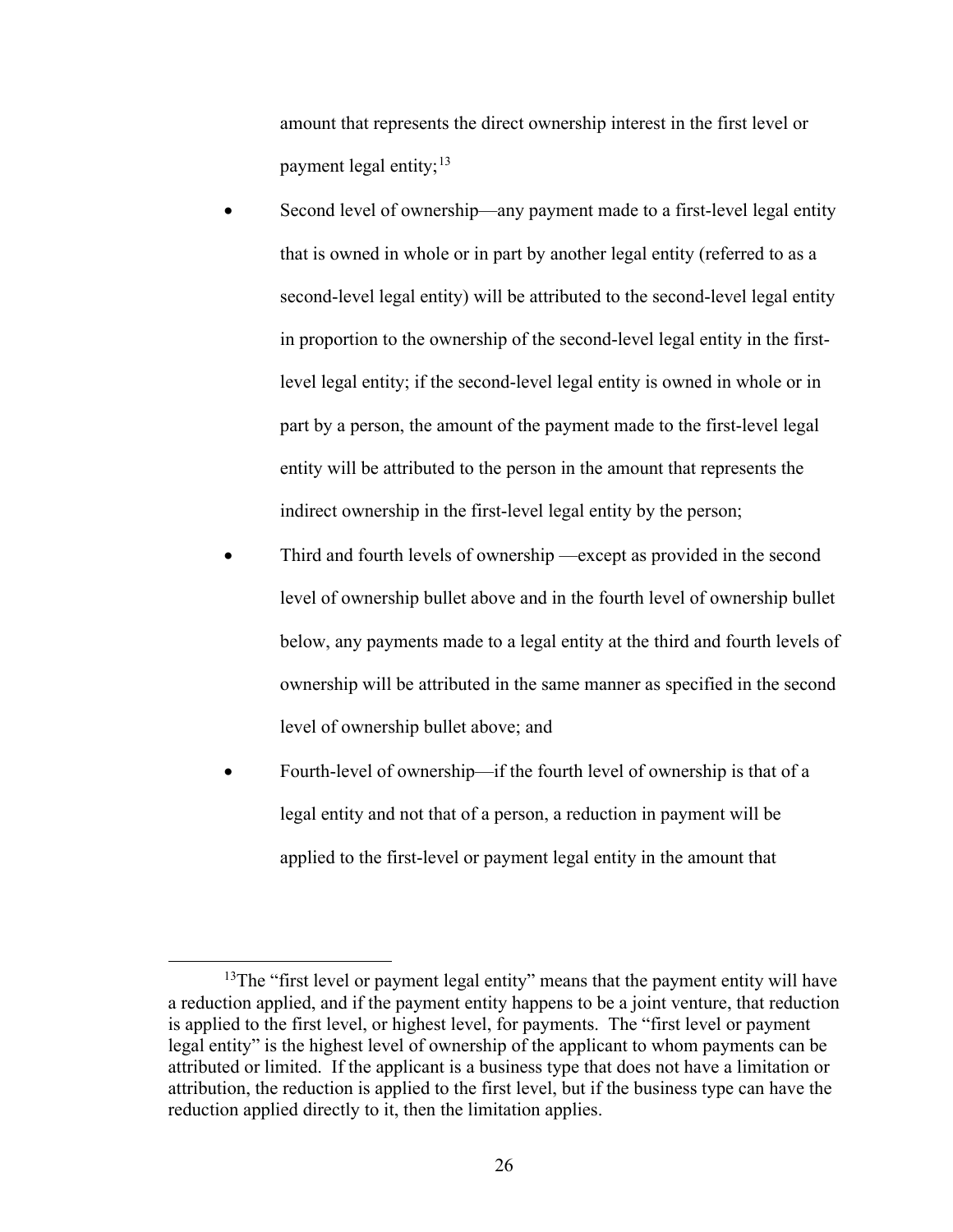represents the indirect ownership in the first level or payment legal entity by the fourth-level legal entity.

Payments made directly or indirectly to a person who is a minor child will not be combined with the earnings of the minor's parent or legal guardian.

A producer that is a legal entity must provide the names, addresses, ownership share, and valid taxpayer identification numbers of the members holding an ownership interest in the legal entity. Payments to a legal entity will be reduced in proportion to a member's ownership share when a valid taxpayer identification number for a person or legal entity that holds a direct or indirect ownership interest, at the first through fourth levels of ownership in the business structure, is not provided to FSA.

If an individual or legal entity is not eligible to receive ERP Phase 1 payments due to the individual or legal entity failing to satisfy payment eligibility provisions, the payment made either directly or indirectly to the individual or legal entity will be reduced to zero. The amount of the reduction for the direct payment to the producer will be commensurate with the direct or indirect ownership interest of the ineligible individual or ineligible legal entity. Like other programs administered by FSA, payments made to an Indian Tribe or Tribal organization, as defined in section 4(b) of the Indian Self-Determination and Education Assistance Act (25 U.S.C. 5304), will not be subject to payment limitation.

### **Requirement to Purchase Crop Insurance or NAP Coverage**

All producers who receive ERP Phase 1 payments, including those receiving a payment based on tree, bush, or vine crop insurance policies, are statutorily required to purchase crop insurance, or NAP coverage where crop insurance is not available, for the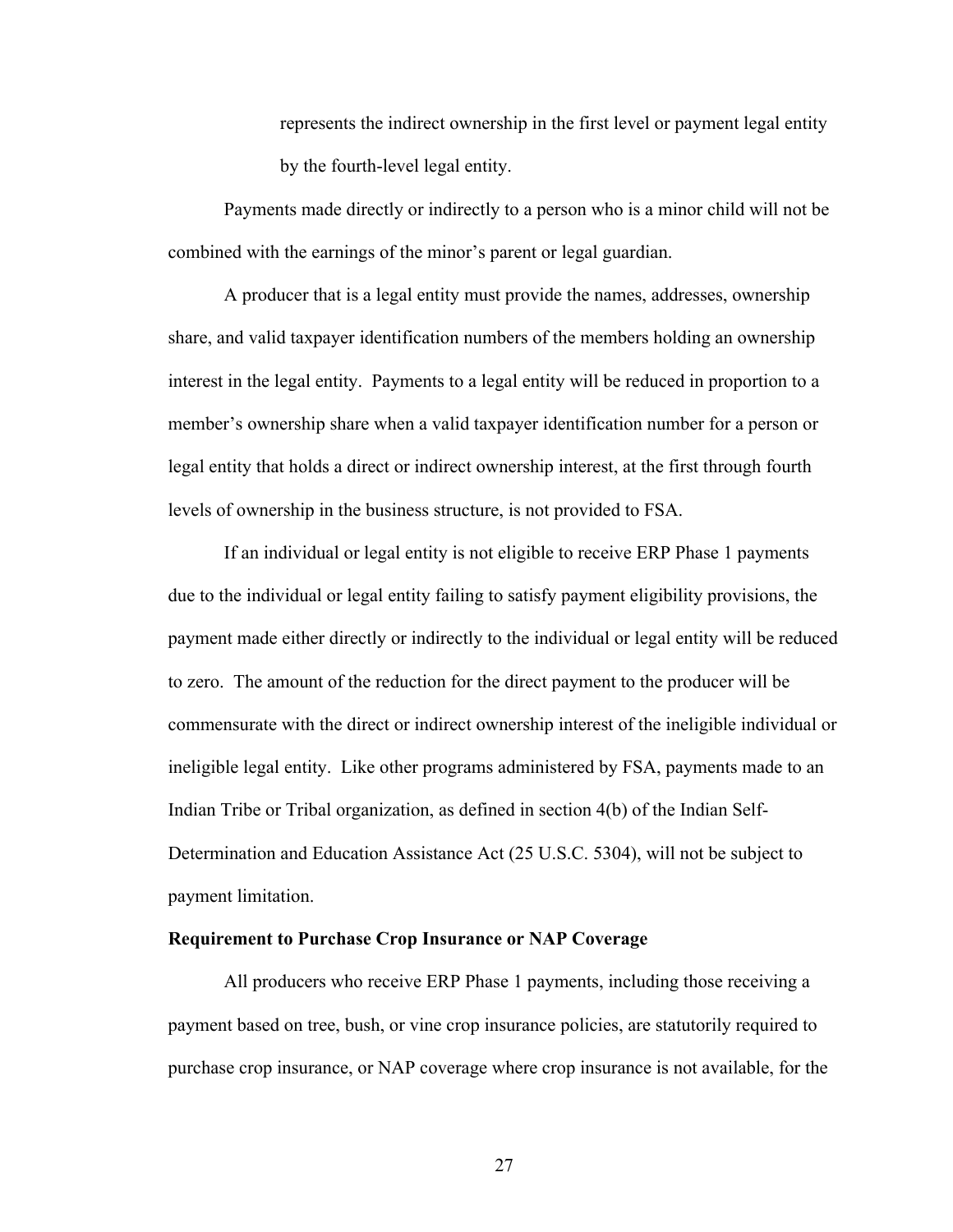next 2 available crop years, as determined by the Secretary. Participants must obtain crop insurance or NAP, as may be applicable:

- At a coverage level equal to or greater than 60 percent for insurable crops; or
- At the catastrophic level or higher for NAP crops.

Availability will be determined from the date a producer receives an ERP payment, and may vary depending on the timing and availability of crop insurance or NAP for a producer's particular crops. The final crop year to purchase crop insurance or NAP coverage to meet the second year of coverage for this requirement is the 2026 crop year.

In situations where crop insurance is unavailable for a crop, an ERP participant must obtain NAP coverage. Section 1001D of the Food Security Act of 1985 (1985 Farm Bill) provides that a person or entity with an AGI in amount greater than \$900,000 is not eligible to participate in NAP; however, producers with an AGI greater than \$900,000 are eligible for ERP. To reconcile this restriction in the 1985 Farm Bill and the requirement to obtain NAP or crop insurance coverage, ERP participants may meet the purchase requirement by purchasing Whole-Farm Revenue Protection (WFRP) crop insurance coverage, if eligible, or they may pay the applicable NAP service fee despite their ineligibility for a NAP payment. In other words, the service fee must be paid even though no NAP payment may be made because the AGI of the person or entity exceeds the 1985 Farm Bill limitation. The crop insurance and NAP coverage requirements are specific to the crop and county (which is the county where the crop is physically located for insured crops and the administrative county for NAP-covered crops) for which ERP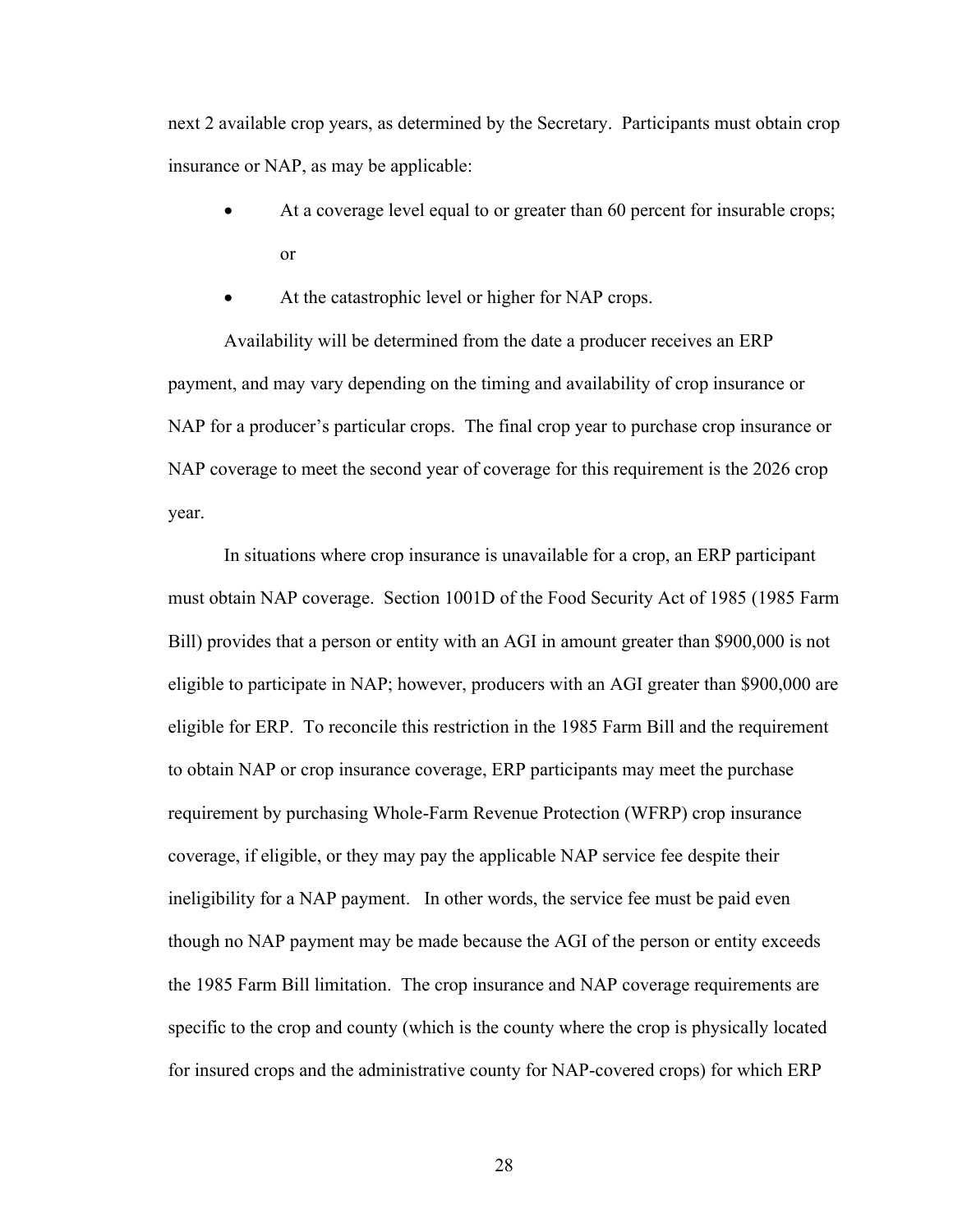Phase 1 payments are paid. This means that a producer is required to purchase crop insurance or NAP coverage for the crop in the county for which the producer was issued an ERP Phase 1 payment. Producers who receive an ERP Phase 1 payment that was calculated based on an indemnity under a Pasture, Rangeland, and Forage (PRF); Annual Forage; or WFRP policy must purchase the same type of policy or a combination of individual policies for the crops that had covered losses under ERP to meet the linkage requirement. Producers who receive a payment on a crop in a county and who have the crop or crop acreage in subsequent years, as provided in this document, and who fail to obtain the 2 years of crop insurance or NAP coverage required as specified in this document must refund all ERP Phase 1 payments for that crop in that county with interest from the date of disbursement. Producers who were paid under ERP Phase 1 for a crop in a county, but do not plant that crop in that county in a year for which this requirement applies, are not subject to the crop insurance or NAP purchase requirement for that year.

#### **Provisions Requiring Refund to FSA**

In the event that any ERP Phase 1 payment resulted from erroneous information reported by the producer or if the producer's data are updated after RMA or FSA calculate a producer's ERP Phase 1 payment, the ERP Phase 1 payment will be recalculated and the producer must refund any excess payment to FSA, including interest to be calculated from the date of the disbursement to the producer. If FSA determines that the producer intentionally misrepresented information used to determine the producer's ERP Phase 1 payment amount, the application will be disapproved and the producer must refund the full payment to FSA with interest from the date of disbursement. All persons with a financial interest in a legal entity receiving payments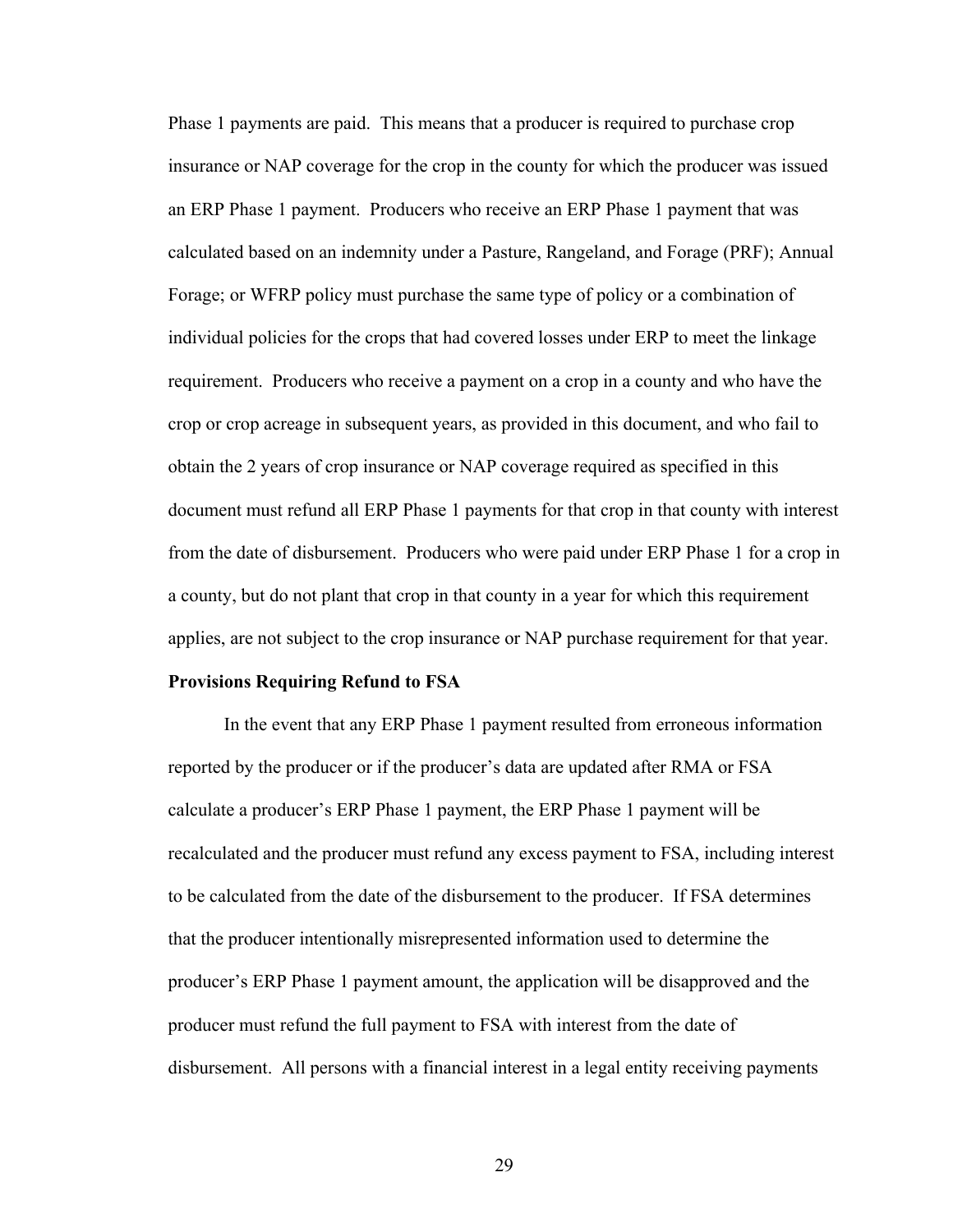are jointly and severally liable for any refund, including related charges, which is determined to be due to FSA for any reason. Any required refunds must be resolved in accordance with debt settlement regulations in 7 CFR part 3.

## **General Provisions**

Applicable general eligibility requirements, including recordkeeping requirements and required compliance with HELC and Wetland Conservation provisions, are similar to those for the previous ad hoc crop disaster programs and current permanent disaster programs.

General requirements that apply to other FSA-administered commodity programs also apply to ERP, including compliance with the provisions of 7 CFR part 12, "Highly Erodible Land and Wetland Conservation," and the provisions of 7 CFR 718.6, which address ineligibility for benefits for offenses involving controlled substances. Appeal regulations in 7 CFR parts 11 and 780 and equitable relief and finality provisions in 7 CFR part 718, subpart D, apply to determinations under ERP. As described above, ERP Phase 1 payments are calculated using data on file with RMA and FSA at the time of calculation. Producers who receive an ERP Phase 1 application and disagree with the calculated payment amount or data used in the calculation may apply for ERP Phase 2, which will allow them to provide their data to FSA through a traditional application process.

Participants are required to retain documentation in support of their application for 3 years after the date of approval. All information provided to FSA for program eligibility and payment calculation purposes, including certification that a producer suffered a loss due to a qualifying disaster event, is subject to spot check. Participants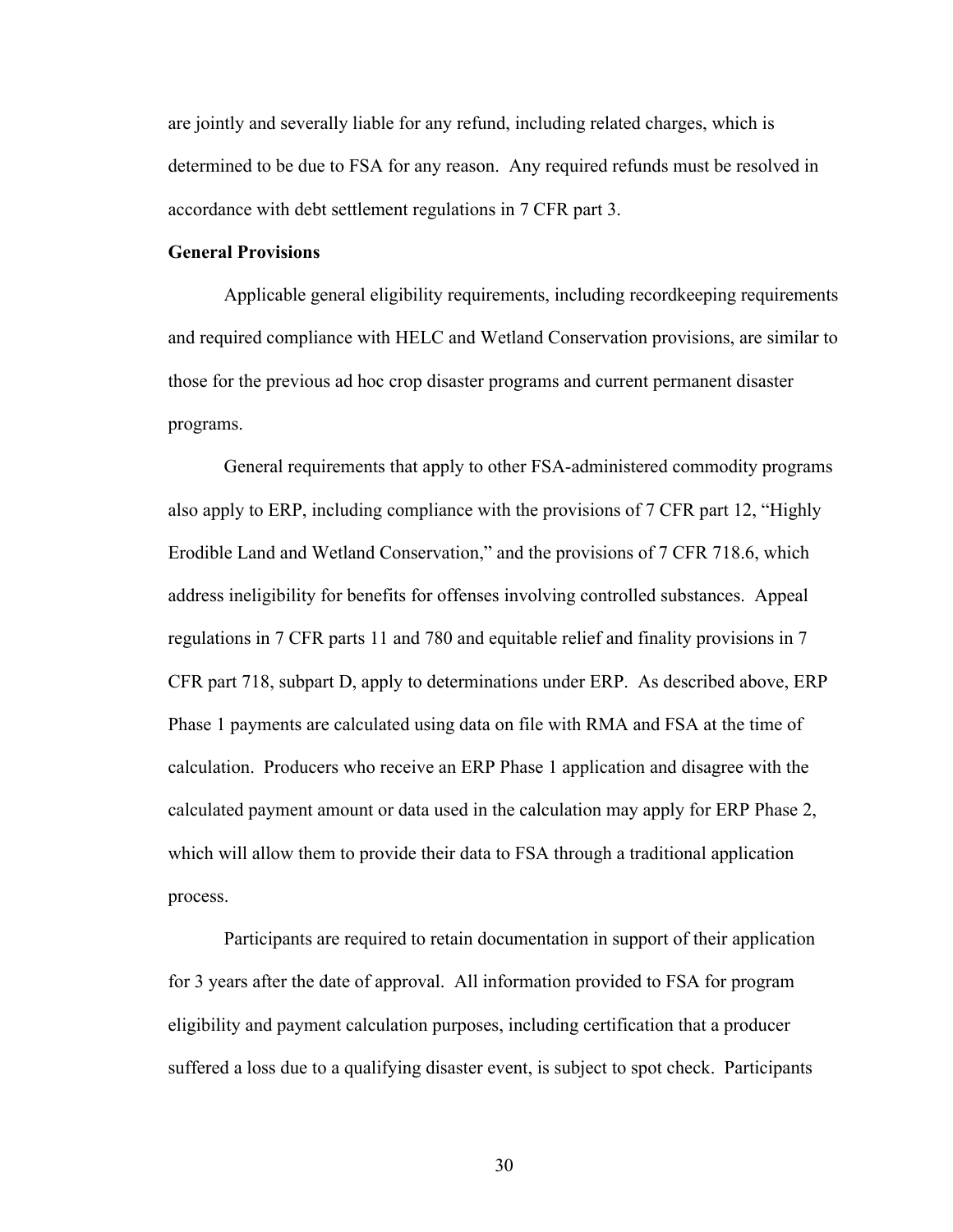receiving ERP Phase 1 payments or any other person who furnishes such information to USDA must permit authorized representatives of USDA or the Government Accountability Office, during regular business hours, to enter the agricultural operation and to inspect, examine, and to allow representatives to make copies of books, records, or other items for the purpose of confirming the accuracy of the information provided by the participant.

Applicants have a right to a decision in response to their application. If an applicant files a late ERP Phase 1 application, the application is subject to the following conditions:

- A late ERP application will be considered a request to waive the deadline.
- Requests to waive or modify program provisions are at the discretion of the Deputy Administrator. The Deputy Administrator has the authority to waive or modify application deadlines and other requirements or program provisions not specified in law in cases where the Deputy Administrator determines it is (1) equitable to do so and (2) where the lateness or failure to meet such other requirements or program provisions do not adversely affect the operation of ERP.
- Applicants who request to waive or modify ERP provisions do not have a right to a decision on those requests.
- The Deputy Administrator's refusal to exercise discretion on requests to waive or modify ERP provisions will not be considered an adverse decision and is, by itself, not appealable.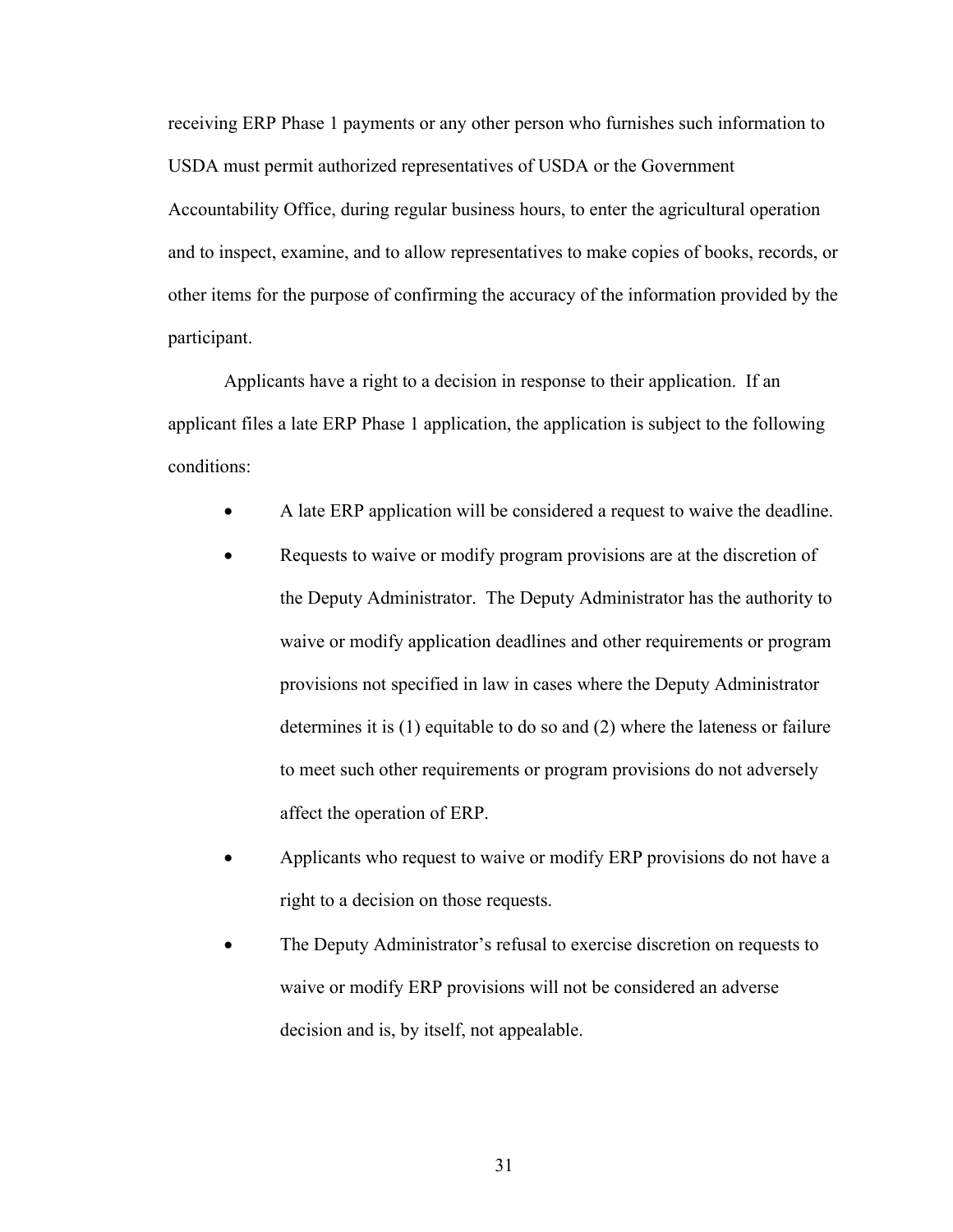Any payment under ERP will be made without regard to questions of title under State law and without regard to any claim or lien. The regulations governing offsets in 7 CFR part 3 apply to ERP payments.

If any person who would otherwise be eligible to receive a payment dies before the payment is received, payment may be released as specified in 7 CFR 707.3. Similarly, if any person or legal entity who would otherwise have been eligible to apply for a payment dies or is dissolved, respectively, before the payment is applied for, payment may be released in accordance with this document if a timely application is filed by an authorized representative. Proof of authority to sign for the deceased producer or dissolved entity must be provided. If a participant is now a dissolved general partnership or joint venture, all members of the general partnership or joint venture at the time of dissolution or their duly authorized representatives must sign the application for payment. Eligibility of such participant will be determined, as it is for other participants, based upon ownership share and risk in producing the crop.

In either applying for or participating in ERP, or both, the producer is subject to laws against perjury (including, but not limited to, 18 U.S.C. 1621). If the producer willfully makes and represents as true any verbal or written declaration, certification, statement, or verification that the producer knows or believes not to be true, in the course of either applying for or participating in ERP, or both, then the producer may be found to be guilty of perjury. Except as otherwise provided by law, if guilty of perjury the applicant may be fined, imprisoned for not more than 5 years, or both, regardless of whether the producer makes such verbal or written declaration, certification, statement, or verification within or outside the United States.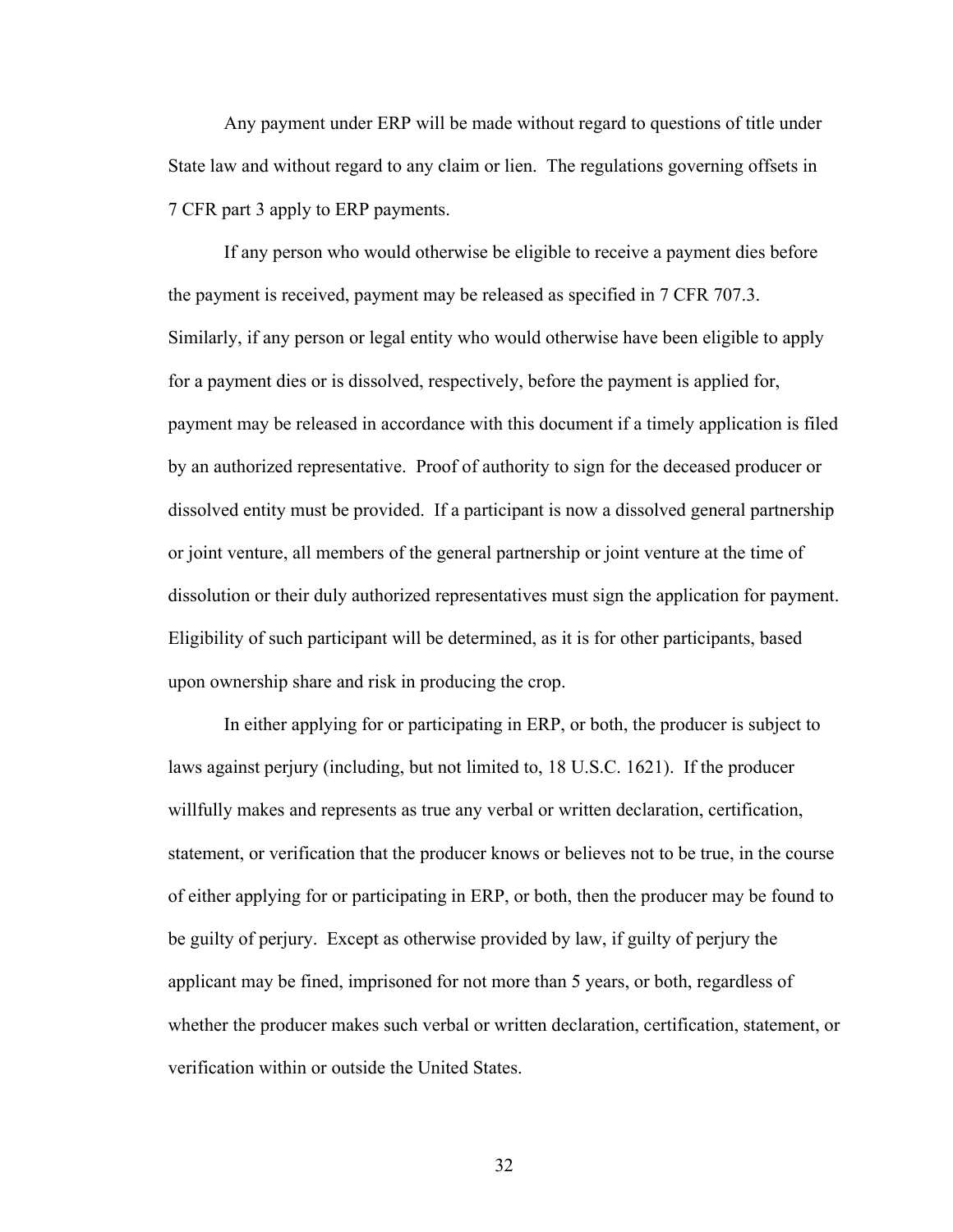For the purposes of the effect of a lien on eligibility for Federal programs (28 U.S.C. 3201(e)), USDA waives the restriction on receipt of funds under ERP but only as to beneficiaries who, as a condition of the waiver, agree to apply the ERP payments to reduce the amount of the judgment lien.

In addition to any other Federal laws that apply to ERP, the following laws apply: 15 U.S.C. 714; and 18 U.S.C. 286, 287, 371, and 1001.

## **Paperwork Reduction Act Requirements**

In compliance with the Paperwork Reduction Act of 1995 (44 U.S.C. Chapter 35), FSA is requesting comments from interested individuals and organizations on the information collection request associated with ERP. After the 60-day period ends, the information collection request will be submitted to the Office of Management and Budget (OMB) for a 3-year approval to cover ERP information collection. To start the ERP information collection approval, prior to publishing this notice, FSA received emergency approval from OMB for 6 months. The emergency approval covers ERP information collection activities.

*Title*: ERP.

*OMB Control Number*: 0560-0309.

*Type of Request*: New Collection.

*Abstract*: FSA will make payments to eligible producers who suffered losses to crops, trees, bushes, and vines due to wildfires, hurricanes, floods, derechos, excessive heat, winter storms, freeze (including a polar vortex), smoke exposure, excessive moisture, qualifying drought, and related conditions occurring in calendar years 2020 and 2021. This request includes both ERP Phase 1, which uses a streamlined application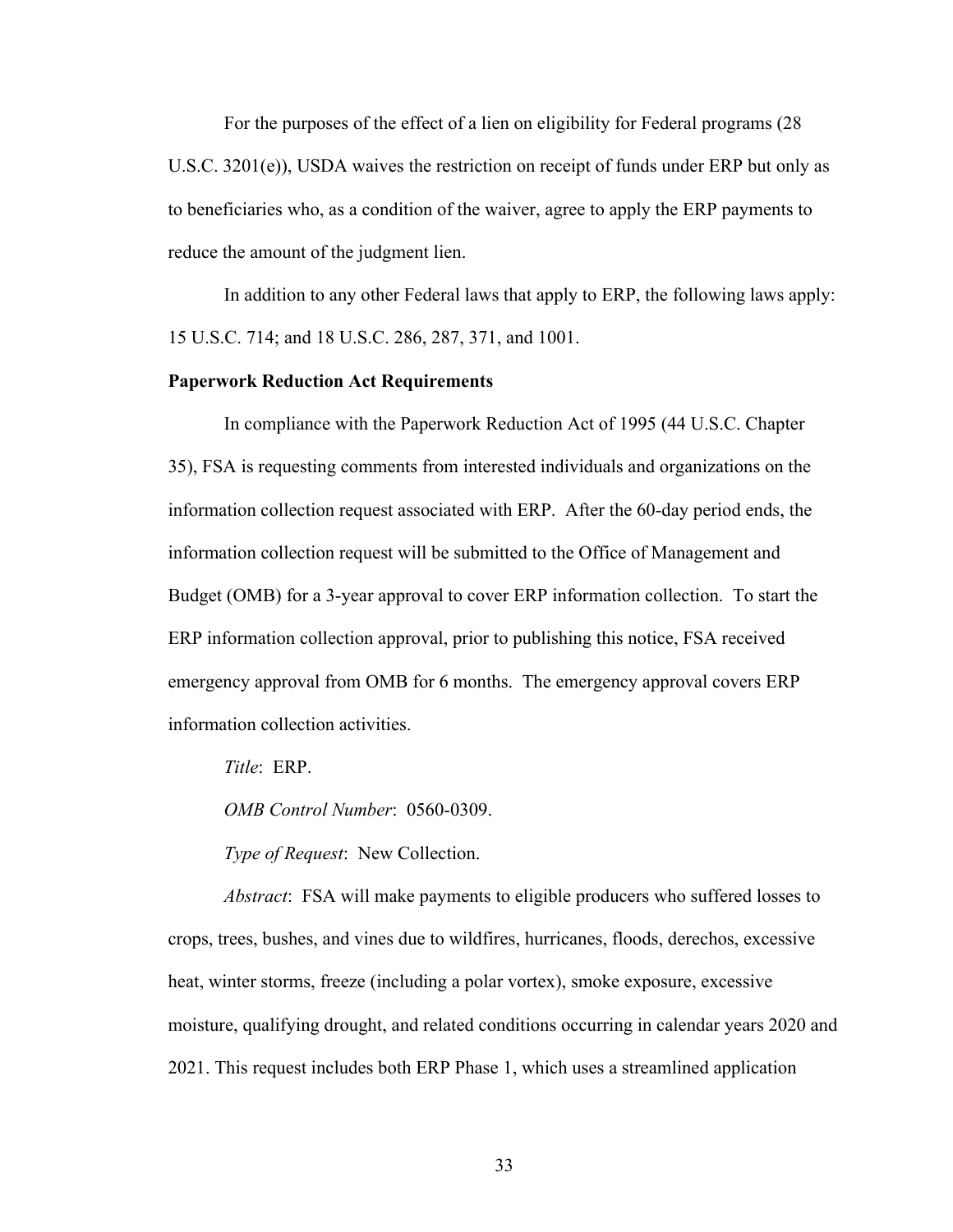process for producers whose data is already on file with FSA or RMA, and ERP Phase 2, which will use a traditional application process during which producers will provide the information required to calculate a payment.

For the following estimated total annual burden on respondents, the formula used to calculate the total burden hour is the estimated average time per response multiplied by the estimated total annual responses. The estimated average time per response is rounded to 3 decimal places instead of showing all 7 decimal places, so the calculation based on the numbers shown below is not exact.

*Estimate of Respondent Burden*: Public reporting burden for this information collection is estimated to average 0.176 hours per response to include the time for reviewing instructions, searching for information, gathering and maintaining the data, and completing and reviewing the collection of information.

*Type of Respondents*: Individuals or households, businesses or other for profit farms.

*Estimated Annual Number of Respondents*: 505,000. *Estimated Number of Reponses Per Respondent*: 1. *Estimated Total Annual Responses*: 505,000. *Estimated Average Time Per Response*: 0.176 hours. *Estimated Total Annual Burden on Respondents*: 88,650.

We are requesting comments on all aspects of this information collection to help us to: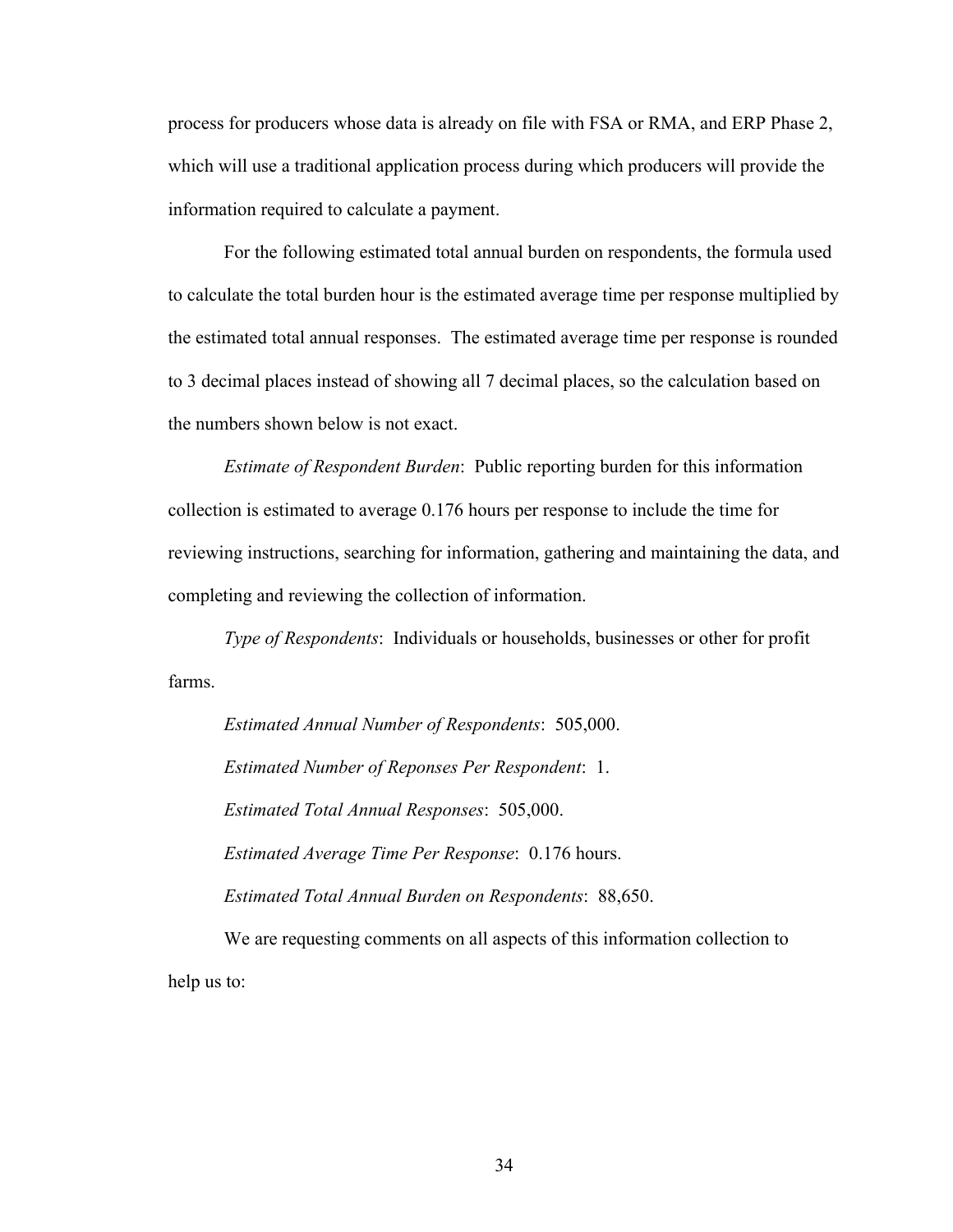(1) Evaluate whether the collection of information is necessary for the proper performance of the functions of the FSA, including whether the information will have practical utility;

(2) Evaluate the accuracy of the FSA's estimate of burden including the validity of the methodology and assumptions used;

(3) Enhance the quality, utility, and clarity of the information to be collected; or

(4) Minimize the burden of the collection of information on those who are to respond, including through the use of appropriate automated, electronic, mechanical, or other technological collection techniques or other forms of information technology.

All comments received in response to this notice, including names and addresses when provided, will be a matter of public record. Comments will be summarized and included in the submission for Office of Management and Budget approval.

## **Environmental Review**

The environmental impacts of this final rule have been considered in a manner consistent with the provisions of the National Environmental Policy Act (NEPA, 42 U.S.C. 4321–4347), the regulations of the Council on Environmental Quality (40 CFR parts 1500–1508), and the FSA regulation for compliance with NEPA (7 CFR part 799). ERP is authorized by the Extending Government Funding and Delivering Emergency Assistance Act. The intent of ERP Phase 1 is to provide payments to producers who suffered eligible crop, tree, bush, and vine losses due to wildfires, hurricanes, floods, derechos, excessive heat, winter storms, freeze (including a polar vortex), smoke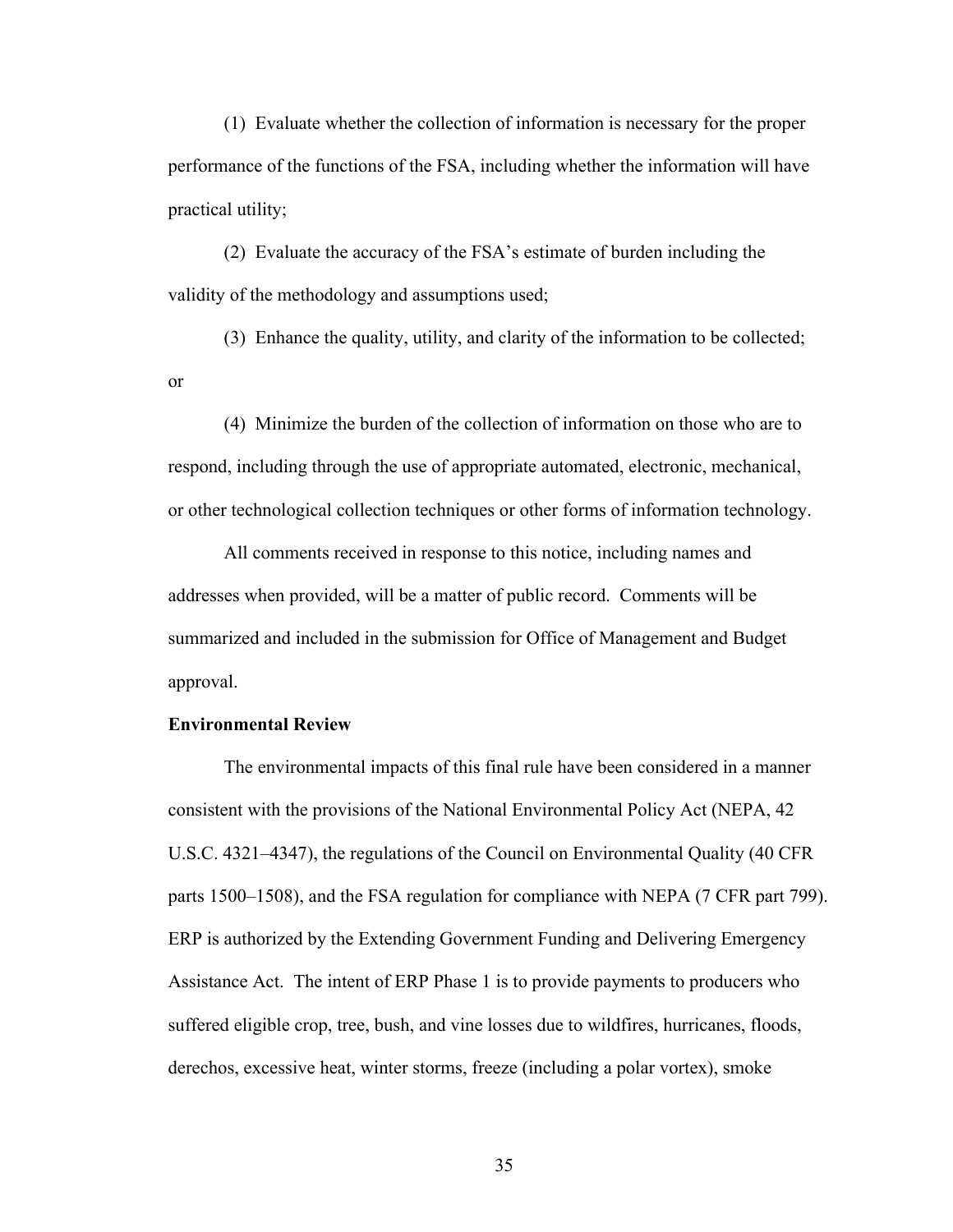exposure, excessive moisture, and qualifying drought, and related conditions occurring in calendar years 2020 and 2021.

The limited discretionary aspects of the program (for example, determining payment limitations) were designed to be consistent with established FSA disaster programs. As such, the Categorical Exclusions found at 7 CFR part 799.31 apply, specifically 7 CFR 799.31(b)(6)(iv) and (vi) (that is,  $\S$  799.31(b)(6)(iv) Individual farm participation in FSA programs where no ground disturbance or change in land use occurs as a result of the proposed action or participation; and  $\S 799.31(b)(6)(vi)$  Safety net programs administered by FSA). No Extraordinary Circumstances (7 CFR 799.33) exist. As such, FSA has determined that the implementation of ERP and the participation in ERP do not constitute major Federal actions that would significantly affect the quality of the human environment, individually or cumulatively. Therefore, FSA will not prepare an environmental assessment or environmental impact statement for this regulatory action.

#### **Federal Assistance Programs**

The title and number of the Federal assistance programs, as found in the Assistance Listing,<sup>[14](#page-35-0)</sup> to which this document applies is 10.964 – Emergency Relief Program.

#### **USDA Non-Discrimination Policy**

In accordance with Federal civil rights law and U.S. Department of Agriculture (USDA) civil rights regulations and policies, USDA, its Agencies, offices, and employees, and institutions participating in or administering USDA programs are

<span id="page-35-0"></span><sup>&</sup>lt;sup>14</sup>See https://sam.gov/content/assistance-listings.